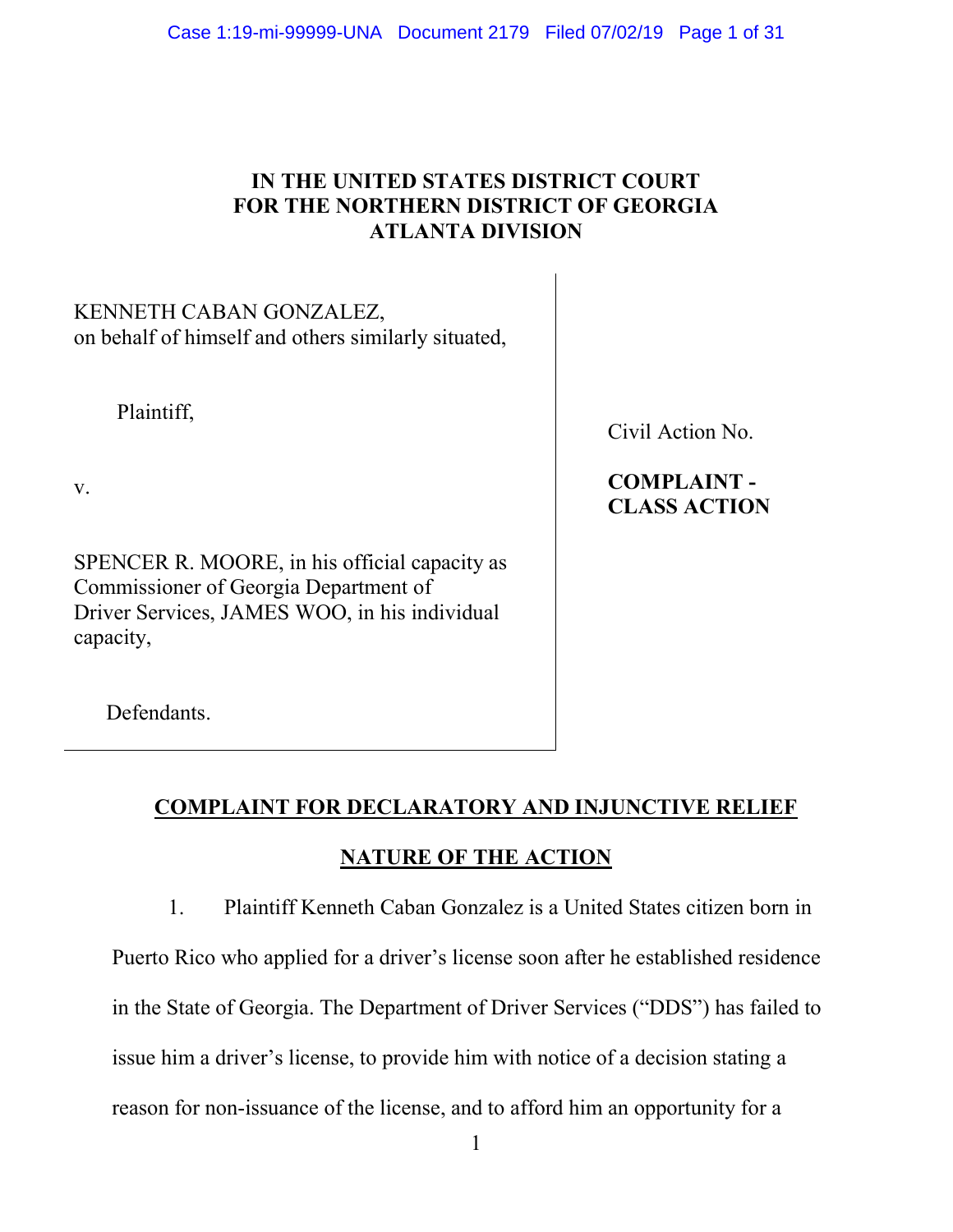hearing. DDS and Defendant James Woo are also arbitrarily and discriminatorily retaining Plaintiff's valid Puerto Rico driver's license and original identity documents that he submitted in support of his application for a Georgia driver's license.

 2. Plaintiff brings this putative class action challenging DDS' unlawful policy and practice of denying notice and an opportunity for a hearing to Puerto Rico-born United States citizens seeking Georgia driver's licenses in violation of the Due Process Clause. Plaintiff also challenges DDS' discriminatory failure to exchange valid Puerto Rico driver's licenses for Georgia driver's licenses as violative of the Privileges and Immunities Clause of Article IV, § 2, cl. 1, and as discrimination based on race, color, or national origin in violation of the Equal Protection Clause and Title VI of the Civil Rights Act of 1964. Further, Plaintiff challenges DDS and Defendant Woo's arbitrary and discriminatory retention of his valid Puerto Rico driver's license and original identity documents in violation of the Fourteenth Amendment.

 3. DDS' policies and practices subject impacted Puerto Rico-born applicants to irreparable harm by depriving them of a protectible property interest in a driver's license that affords them an ability to drive to work, medical appointments, religious worship, educational opportunities, to visit family, to live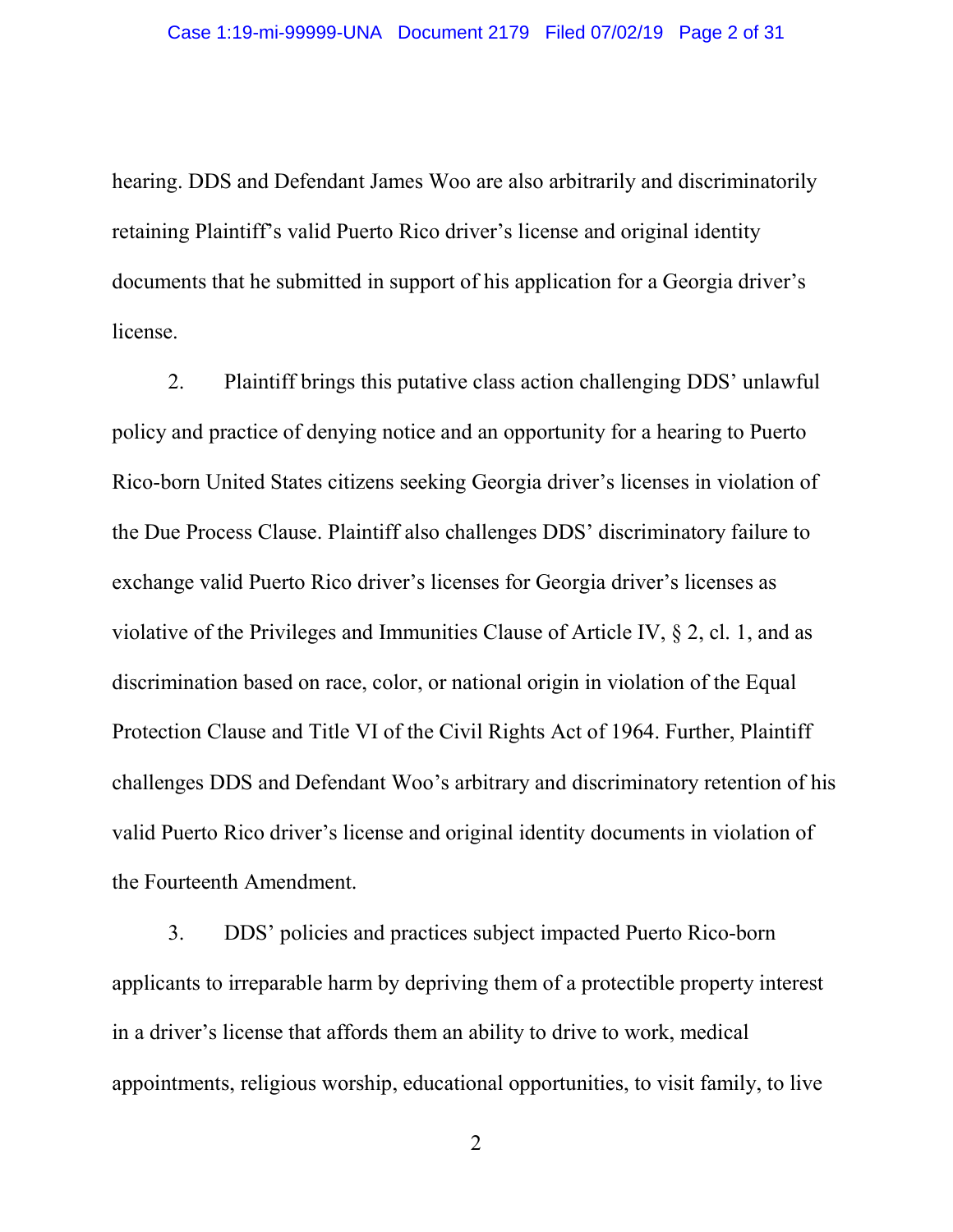independently, to secure employment, and to engage in other important activities of daily living.

 4. DDS' policies and practices expose Plaintiff and members of the putative class to criminal prosecution should they drive without a Georgia driver's license. For a first offense, driving without a license carries a penalty ranging from a minimum fine of \$500 to a year of imprisonment.

 5. Plaintiff and members of the putative class will continue to suffer irreparable harm if DDS' policies and practices are not enjoined.

 6. Plaintiff and members of the putative class seek to obtain preliminary and injunctive relief and a declaration that DDS' policies and practices violate the Fourteenth Amendment, the Privileges and Immunities Clause, and Title VI of the Civil Rights Act.

 7. Plaintiff, on his own behalf, also seeks injunctive relief and compensable damages for Defendant Woo's abridgment of his rights under the Due Process Clause.

#### JURISDICTION AND VENUE

 8. This Court has subject matter jurisdiction over this action pursuant to 28 U.S.C. § 1331 because this action arises under the United States Constitution, and pursuant to 28 U.S.C. § 1343, because this action seeks to redress the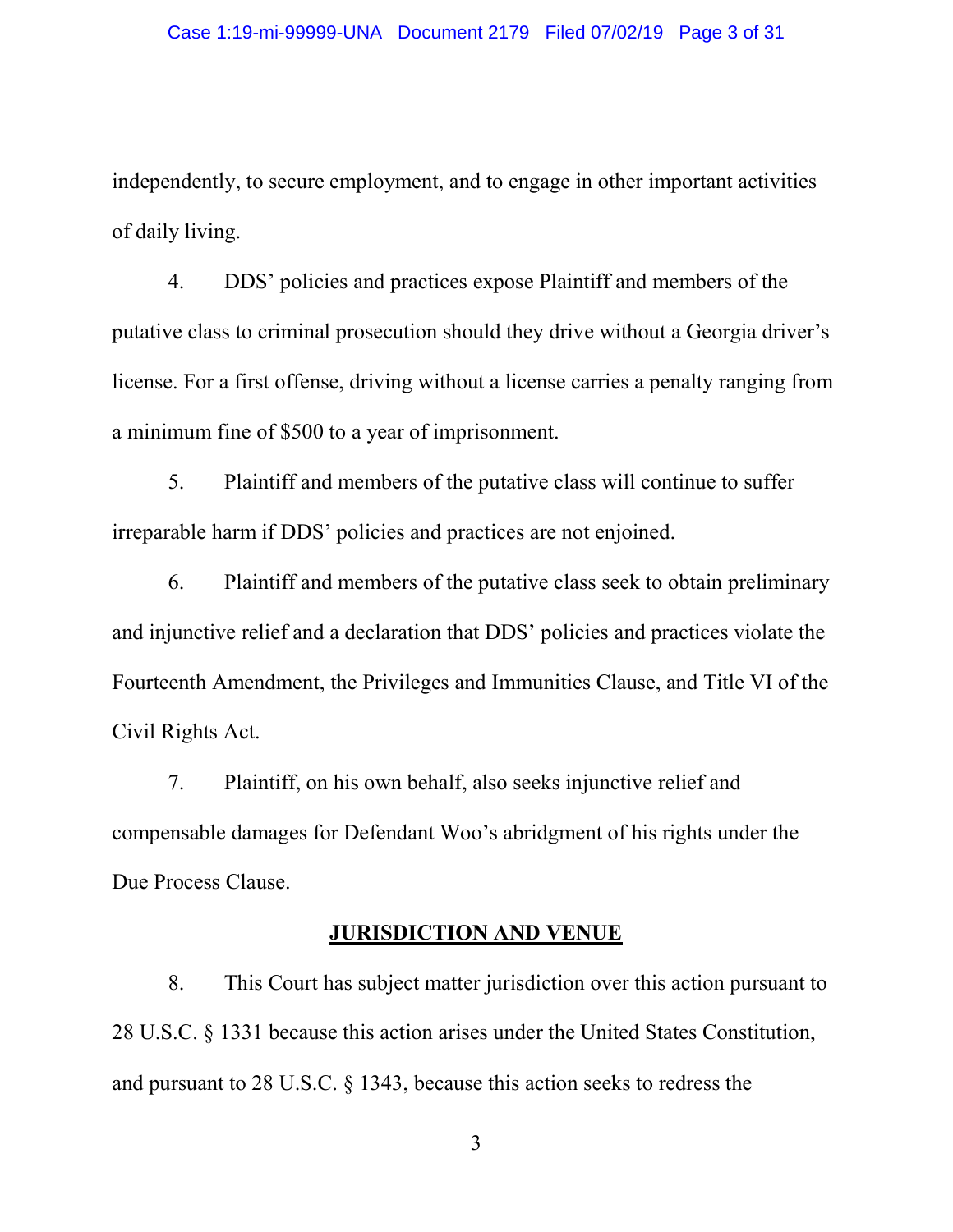deprivation, under color of state law, of Plaintiff and putative class members' constitutional and statutory rights and to secure equitable and other relief for the violation of those rights.

 9. Plaintiff seeks declaratory and injunctive relief, actual damages, and any other appropriate relief, pursuant to 28 U.S.C. § § 2201 and 2202; Federal Rules of Civil Procedure 23, 57 and 65; and 42 U.S.C. § 1983.

 10. Venue is proper under 28 U.S.C. § 1391(b) and Northern District of Georgia Local Rule 3.1. Defendant Spencer Moore is sued in his official capacity and his office resides in this District and this Division. Defendant Moore's challenged policies and practices are pursuant to directives generated and administered by DDS' headquarters in Conyers, Georgia, which is located within this District and this Division. Ga. Comp. R. & Reg. R. § 375-1-1-01(2).

#### **PARTIES**

#### Plaintiff

 11. Plaintiff Kenneth Caban Gonzalez is a United States citizen born in Puerto Rico.<sup>1</sup> He currently resides in Hinesville, Georgia.

<sup>&</sup>lt;sup>1</sup> Plaintiff, as permitted by Civil Code of Puerto Rico, 31 L.P.R.A. § 466, authorizing legitimate children to use both their paternal and maternal last names, uses both names on his legal documents. The Complaint refers to Plaintiff as Mr. Caban Gonzalez.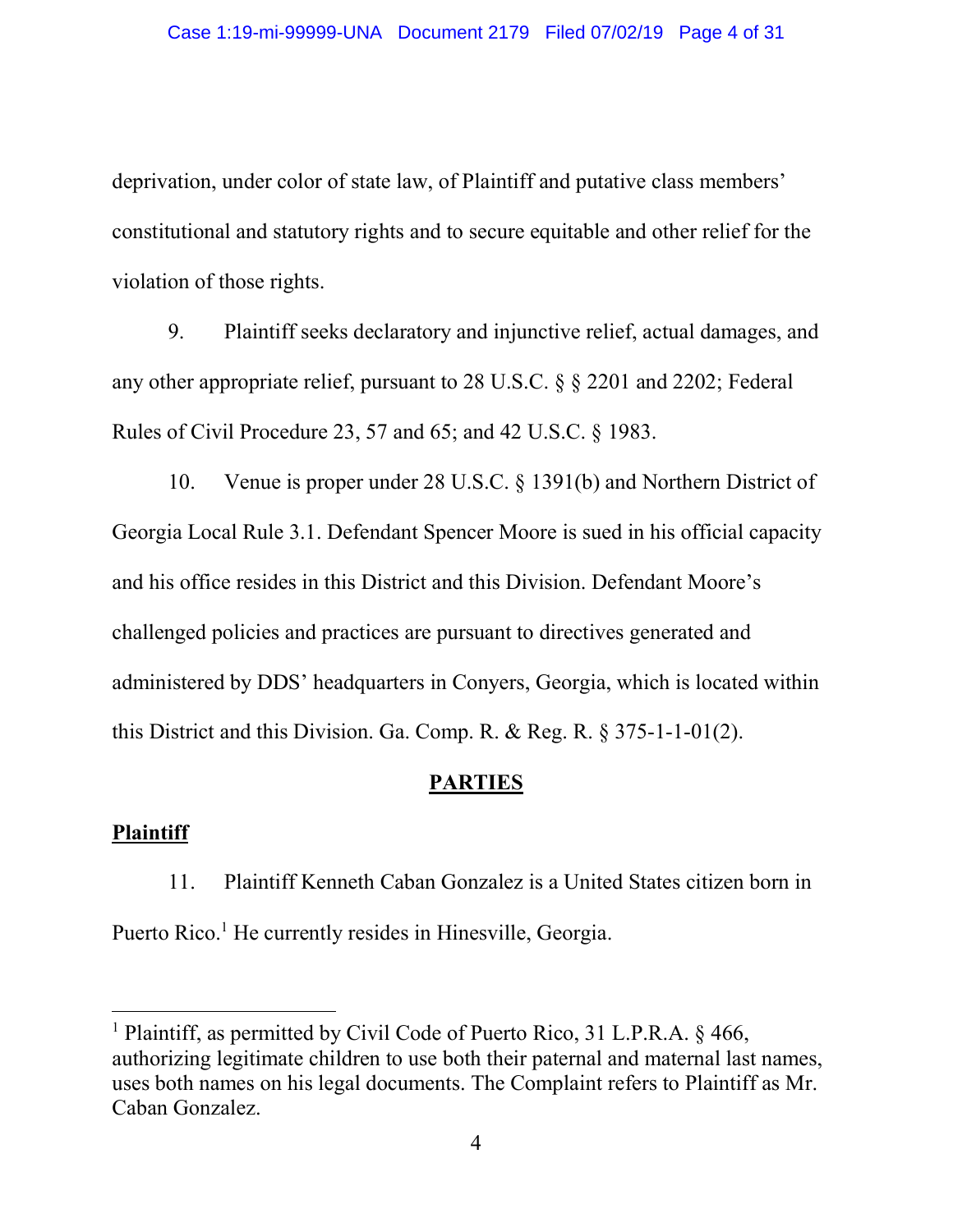12. Mr. Caban Gonzalez has a Georgia (non-driver) identification card, which DDS issued on January 18, 2019. DDS has failed, however, to issue a decision and afford an opportunity for a hearing on an earlier application for a driver's license that Mr. Caban Gonzalez submitted on October 31, 2017, more than 600 days before the filing of this Complaint.

#### Defendants

 13. Defendant Spencer R. Moore is the Commissioner of the Georgia Department of Driver Services. Pursuant to O.C.G.A. § 40-16-3(a), "[t]he department shall be under the direction, control, and management of . . . … the commissioner of driver services." Defendant Moore is responsible for policies, rules, directives, and patterns or practices of DDS relative to the issuance of driver's licenses in the State of Georgia. Defendant Moore (hereinafter "Defendant DDS") is sued in his official capacity.

 14. Defendant James Woo, at all times relevant, was employed as an inspector by Defendant DDS in his Office of Investigative Services. Defendant Woo made and/or authorized the decision to arbitrarily and discriminatorily retain Mr. Caban Gonzalez' valid Puerto Rico driver's license and original identity documents.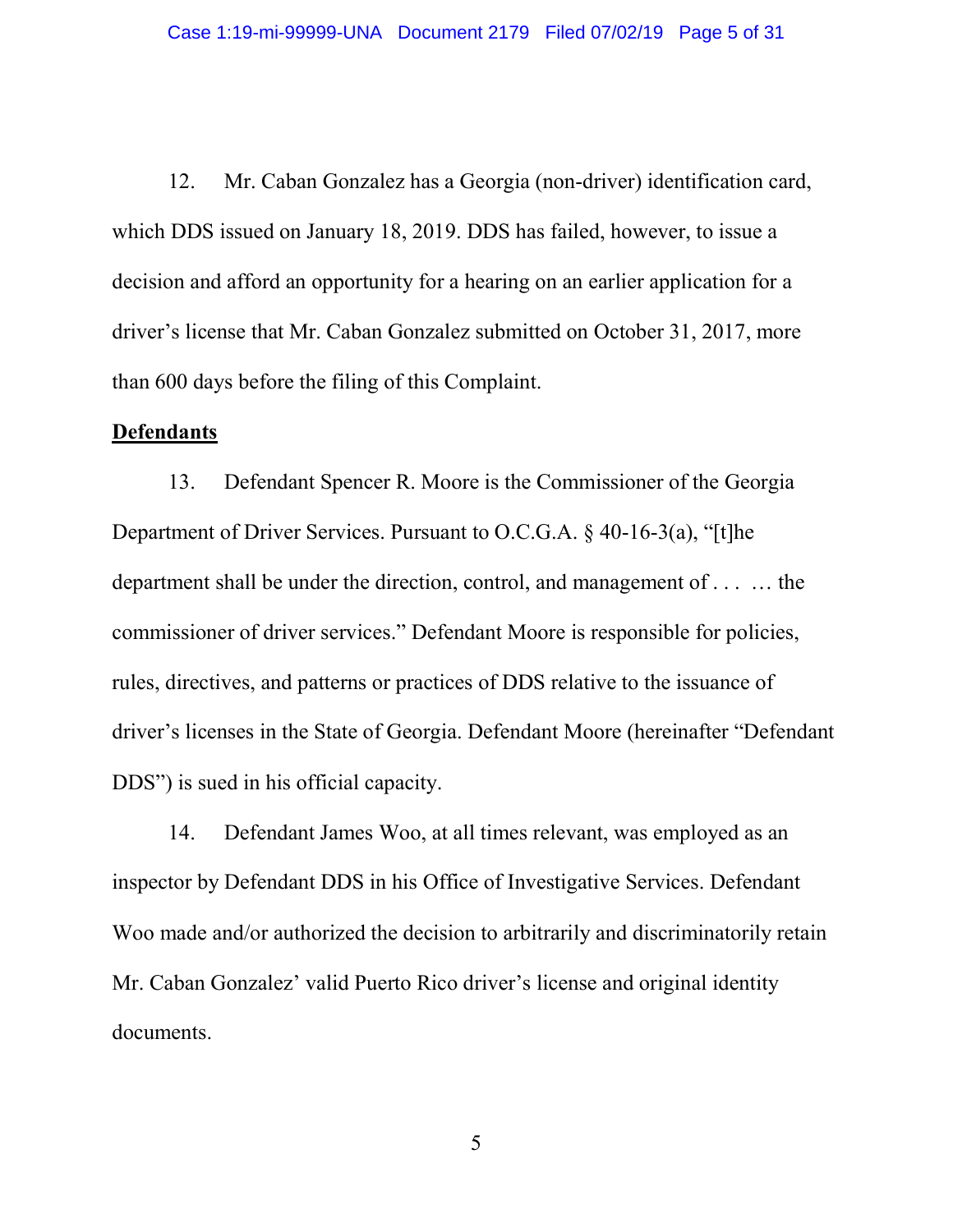#### LEGAL FRAMEWORK

#### A. Federal REAL ID Act

 15. In 2005, Congress passed the Emergency Supplemental Appropriation Act for Defense, the Global War on Terror, and Tsunami Relief, which, inter alia, mandates that "a Federal agency may not accept for any official purpose— [boarding federally regulated commercial aircrafts, accessing Federal facilities, and any other purposes that the Secretary of Homeland Security shall determine]—a driver's license or identification card issued by a State to any person unless the State is meeting [prescribed] requirements." REAL ID Act of 2005, Pub. L. No. 109-13, May 11, 2005, 119 Stat. 231§ 202(a) (codified as 49 U.S.C. § 30301 note) [hereinafter "REAL ID Act"].

 16. The REAL ID Act prescribes standards for the issuance of a State driver's license or identification card. § 202(b); 6 C.F.R. §§ 37.17(a)-(n).

 17. To obtain a REAL ID compliant driver's license or identification card, an applicant must present, and the State must verify the following information:

A) A photo identity document;

B) Documentation showing the person's date of birth;

C) Proof of the person's social security account; and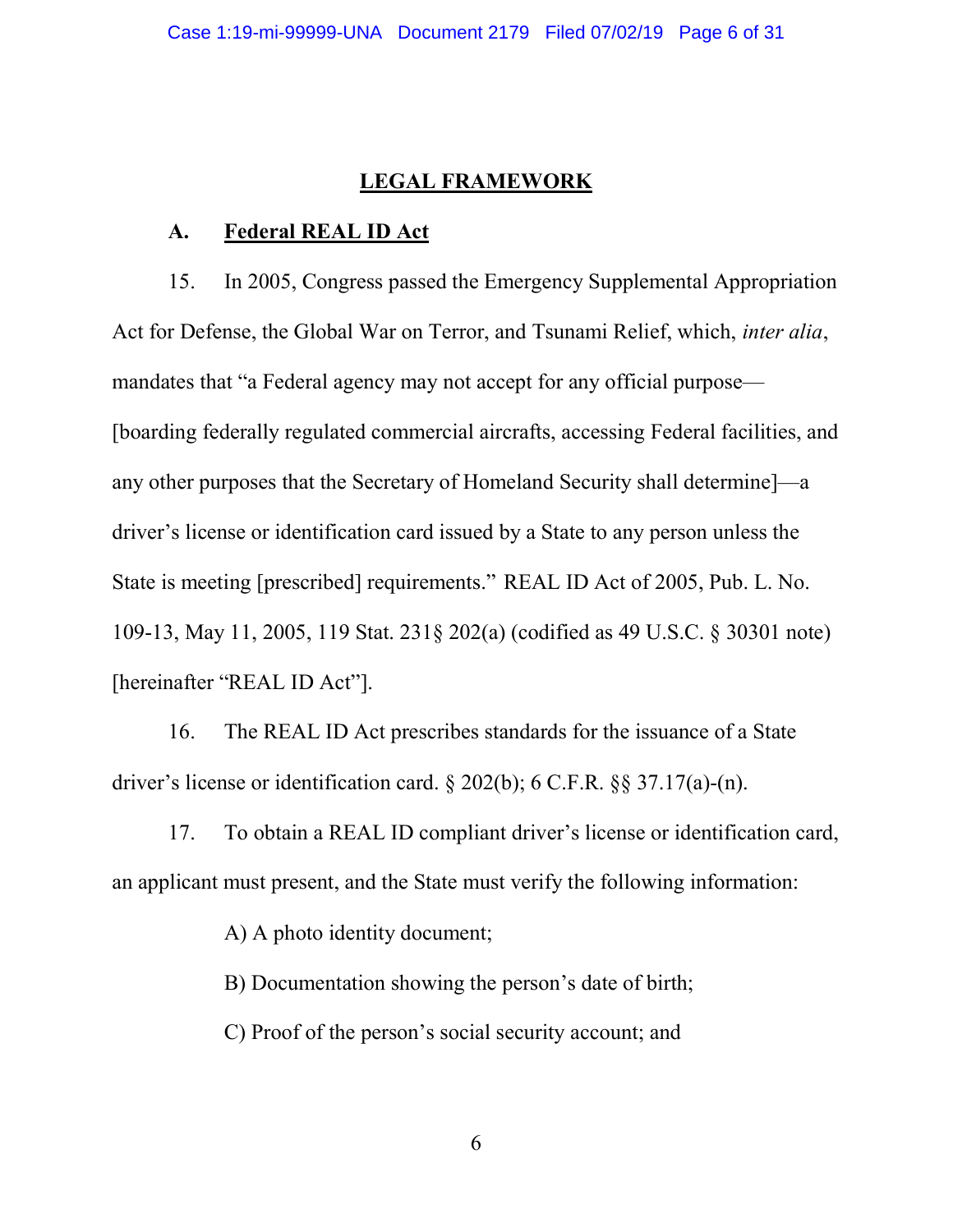D) Documentation showing the person's name and address of principal residence.  $\S 202(c)(1)$ ; 6 C.F.R.  $\S 37.11(c)-(g)$ .

 18. The REAL ID Act requires evidence of lawful status, which can be demonstrated, for example, by "valid documentary evidence that the person is a citizen or national of the United States."  $\S 202(c)(2)(B)$ . States must verify the validity and completeness of the evidence of lawful status by contacting the issuing agency. § 202(c)(3); 6 C.F.R. § 37.13(b)(3).

19. The State also must confirm the applicant's social security number. § 202(d)(5); 6 C.F.R. § 37.13(b)(2).

20. In sum, an applicant meeting the Act's precepts should receive a REAL ID compliant State driver's license or identification card.

21. The Department of Homeland Security is charged with determining a State's compliance with the REAL ID Act.  $\S 202(a)(2)$ . A State may receive federal grant money to assist it in complying with the Act. § 204(a).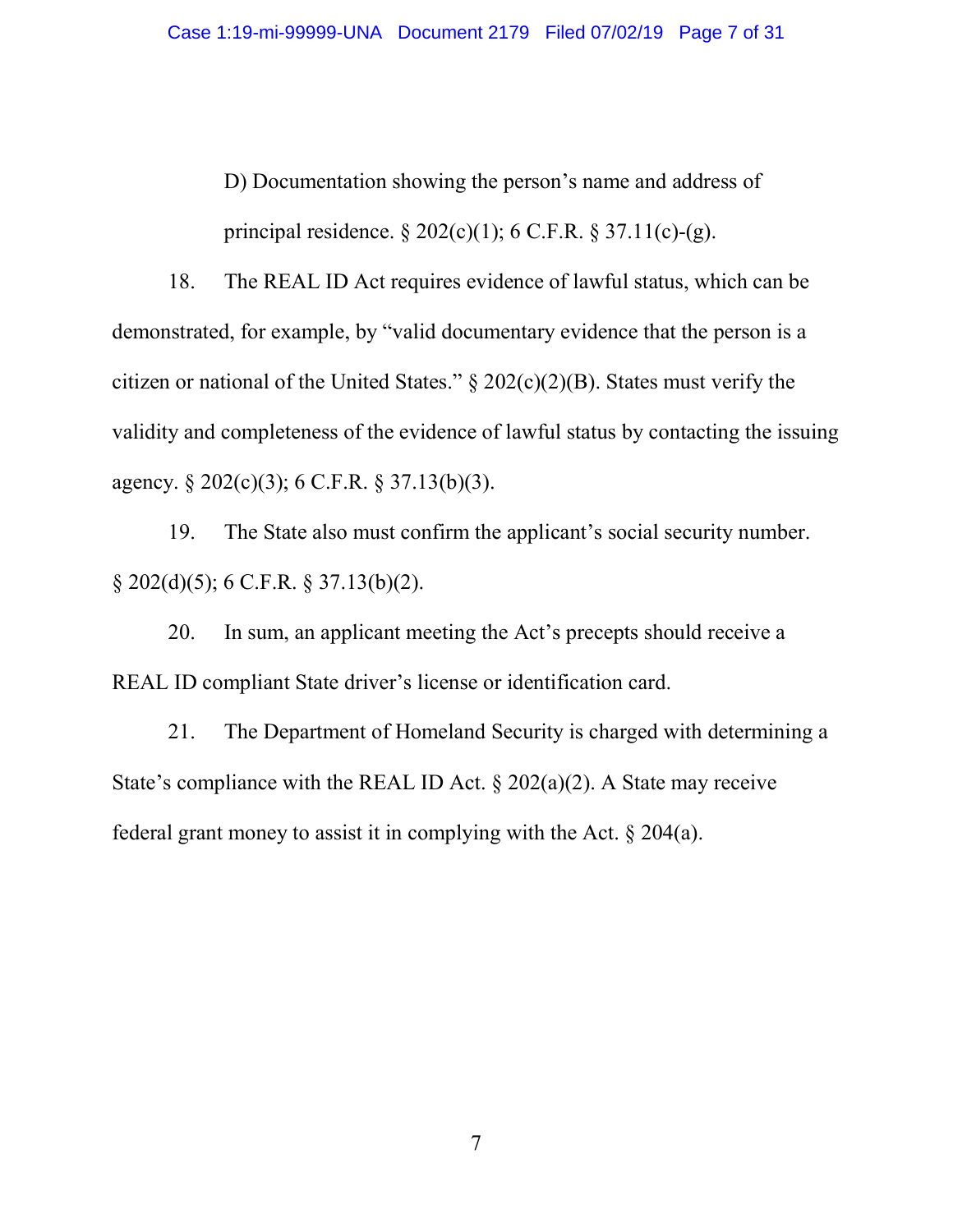## B. Georgia's Rules on the Issuance of a Driver's License or Identification Card

 22. The State of Georgia is compliant with the REAL ID Act. As a result, a driver's license or identification card issued by the State is acceptable to federal agencies.<sup>2</sup>

23. Under O.C.G.A.  $\S$  40-5-20(a), "[n]o person ... shall drive any motor vehicle upon highways in this state unless such person has a valid driver's license . . . . Any person who is a resident of this state for 30 days shall obtain a Georgia driver's license." The DDS "shall issue to every applicant qualifying therefor a driver's license . . . bear[ing] a distinguishing number assigned to the licensee, a photograph of the licensee [and] the licensee's full legal name." O.C.G.A. § 40-5- 28(a).

 24. Similarly, under O.C.G.A. § 40-5-100, DDS shall issue a personal (non-driver) identification card to an applicant who meets the State's 30-day residency requirement and, under § 102, "furnish[es] a birth certificate or other verifiable evidence stating the applicant's birth date." O.C.G.A. §§ 40-5-100, 40- 5-102.

 $\overline{a}$ 

<sup>&</sup>lt;sup>2</sup> See REAL ID Enforcement: Georgia, U.S. DEP'T OF HOMELAND SEC., https://www.dhs.gov/real-id/georgia (last visited July 1, 2019).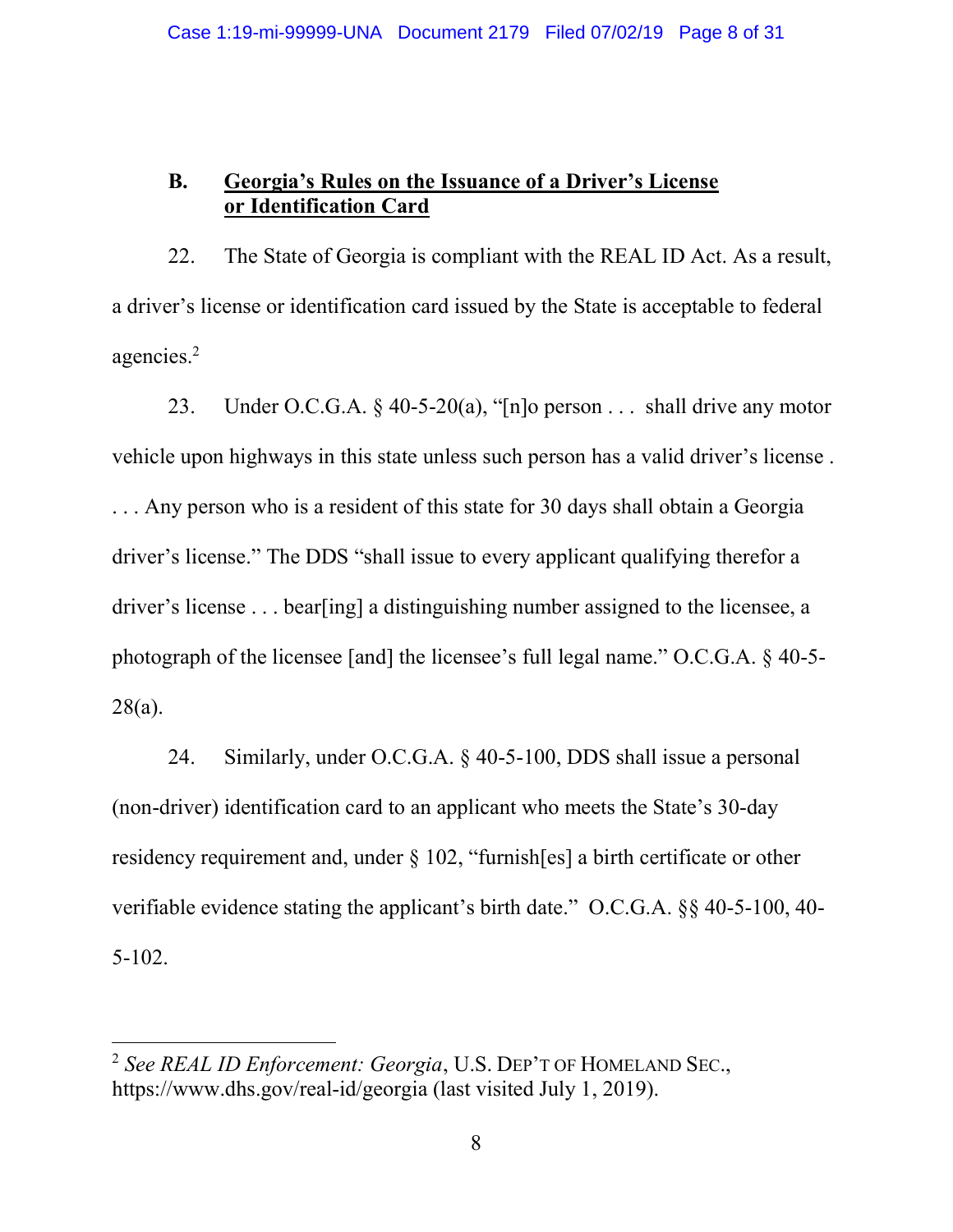25. DDS regulations provide that State residency can be substantiated with "two  $(2)$  documents ... dated by the sender ... within two  $(2)$  years prior to the date on which they are presented." Ga. Comp. R. & Regs.  $\S 375-3-1-.02(5)(a)$ .

26. Further, "[e]ach application must be supported by documentation of the [applicant]'s identity, specifically his or her name and date of birth." § 375-3-1- .02(3). Documents that are acceptable proof of identity and lawful status include a "certified copy of a birth certificate filed with the State Office of Vital Statistics or equivalent agency in the [applicant's] state of birth." §§ 375-3-1-.02(3)(b), 375-3-  $1-(6)(a)(ii)$ .

27. Every applicant must also provide documentation of a social security number by presenting a social security card.  $\S 375-3-1-.02(4)(a)$ .

28. DDS permits an applicant "who hold[s] a valid . . . driver's license issued by another state of the United States or the District of Columbia [to] exchange such license for a Georgia's driver's license." § 375-3-1-.05(1). DDS also accords reciprocity to applicants with "driver's license[s] issued by a foreign country." § 375-3-1-.05(5).

29. A "person whose driver's license . . . is . . . denied is entitled to appeal [DDS'] decision." Ga. Comp. R. & Regs. § 375-3-3-.04(1). Administrative appeals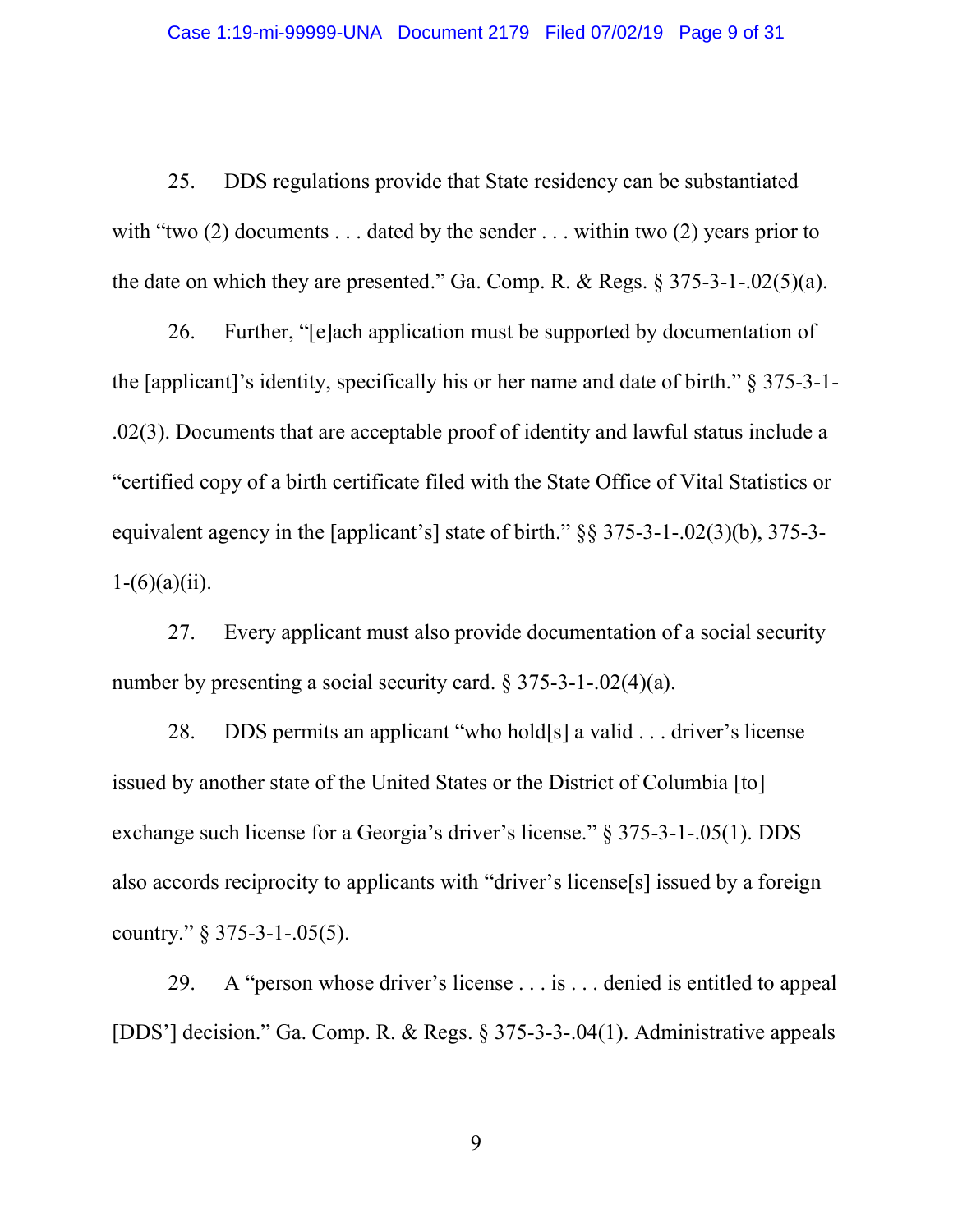must be "received or postmarked within ten (10) days of the effective date of [DDS' decision.]" § 375-3-3-.04(3).

30. An aggrieved applicant who has exhausted his administrative remedy "shall have the right to enter an appeal in the superior court of the county of his or her residence." O.C.G.A. § 40-5-66(a). The appeal "must be filed within 30 days from the date [DDS] enters its decision or order." Id.

 31. Georgia imposes criminal penalties in connection with obtaining a driver's license on "[a]ny person who knowingly makes any false statement, conceals a material fact or otherwise commits a fraud during the driver's license examination." O.C.G.A. § 40-5-125(c). Any person who so acts "shall be guilty of a violation of Code Section 16-10-20," which imposes a fine up to \$1,000 or no more than 5 years imprisonment, or both. *Id.* 

 32. Georgia also criminalizes any person, except those expressly exempted, for "driving any motor vehicle upon a highway unless such person has a valid driver's license." O.C.G.A. § 40-5-20(a). Any person who violates the code "shall be guilty of a misdemeanor for a first conviction punishable by a fine of not less than \$500" or imprisonment. O.C.G.A. § 40-5-121.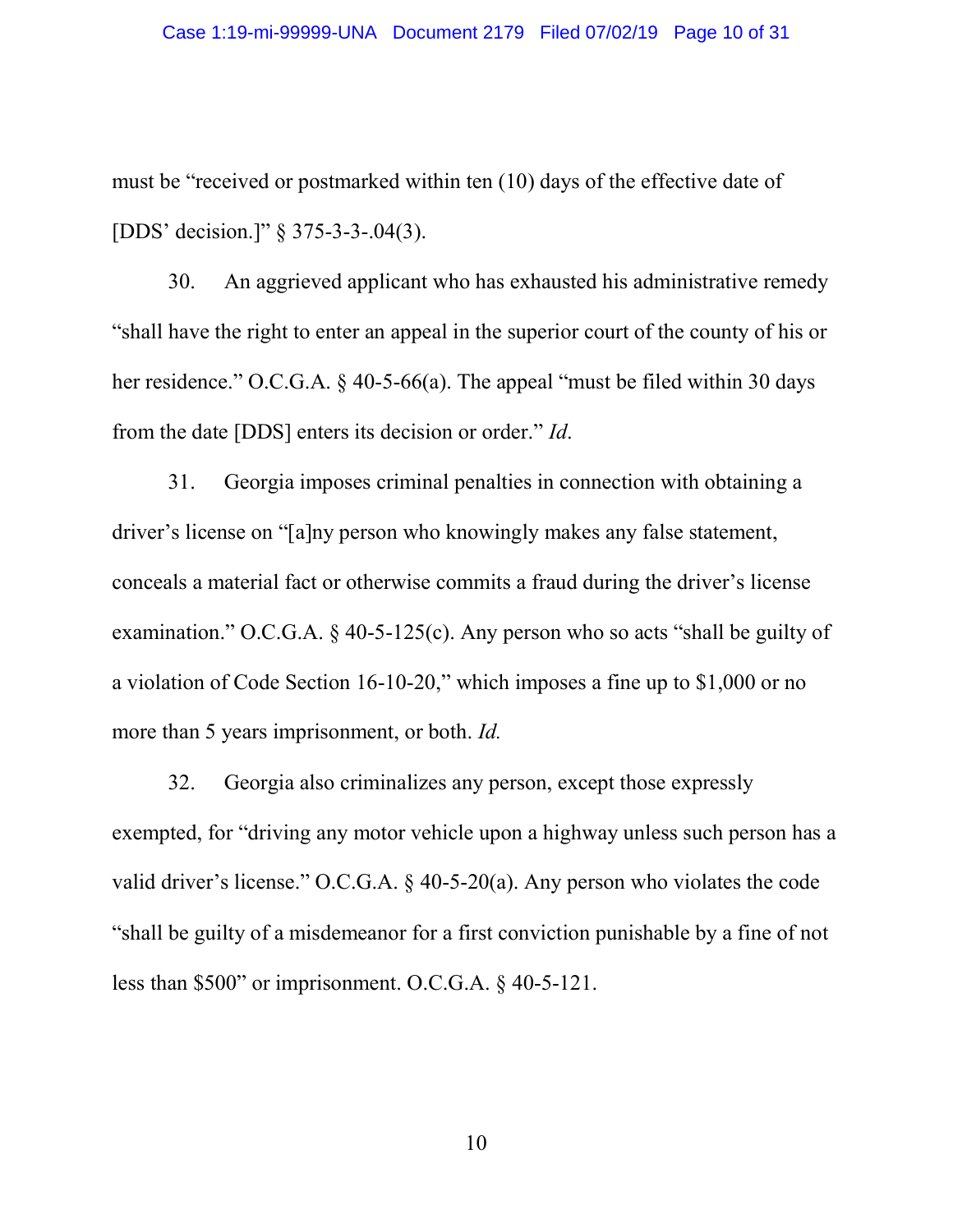## C. DDS Subjects Puerto Rico-born Applicants to Rules Not Applicable to U.S. Mainland-born Applicants.

33. Under a DDS directive, a driver's license or identification card issued in Puerto Rico is not afforded the reciprocity that DDS extends to the same documents issued by any other State or the District of Columbia.

34. Further, unlike other out-of-state licensees, holders of "Puerto Rico licenses must present all required documents . . . and must successfully pass the knowledge and road exams before a Georgia license can be issued."<sup>3</sup>

35. Additionally, DDS will "not accept a birth certificate issued in Puerto Rico prior to July 1, 2010, as proof [of] identity for any purpose." Ga. Comp. R. & Regs. § 375-3-1-.27(1). But DDS will accept, under "the laws of Puerto Rico, only the new Puerto Rico birth certificates issued from July 1, 2010 onward [which are] valid." *Id.* 

36. DDS also requires that accepted birth certificates and other original identity documents submitted by Puerto Rico-born driver's license applicants be retained and flagged for fraud review.

37. Under another DDS directive, Puerto Rico-born applicants also must answer questions about the island that are not required of United States mainland-

<sup>&</sup>lt;sup>3</sup> See DDS Field Operations Manager's Bulletin #122117-02 at 1, obtained in response to a December 4, 2018 Open Records Request (see Appendix A).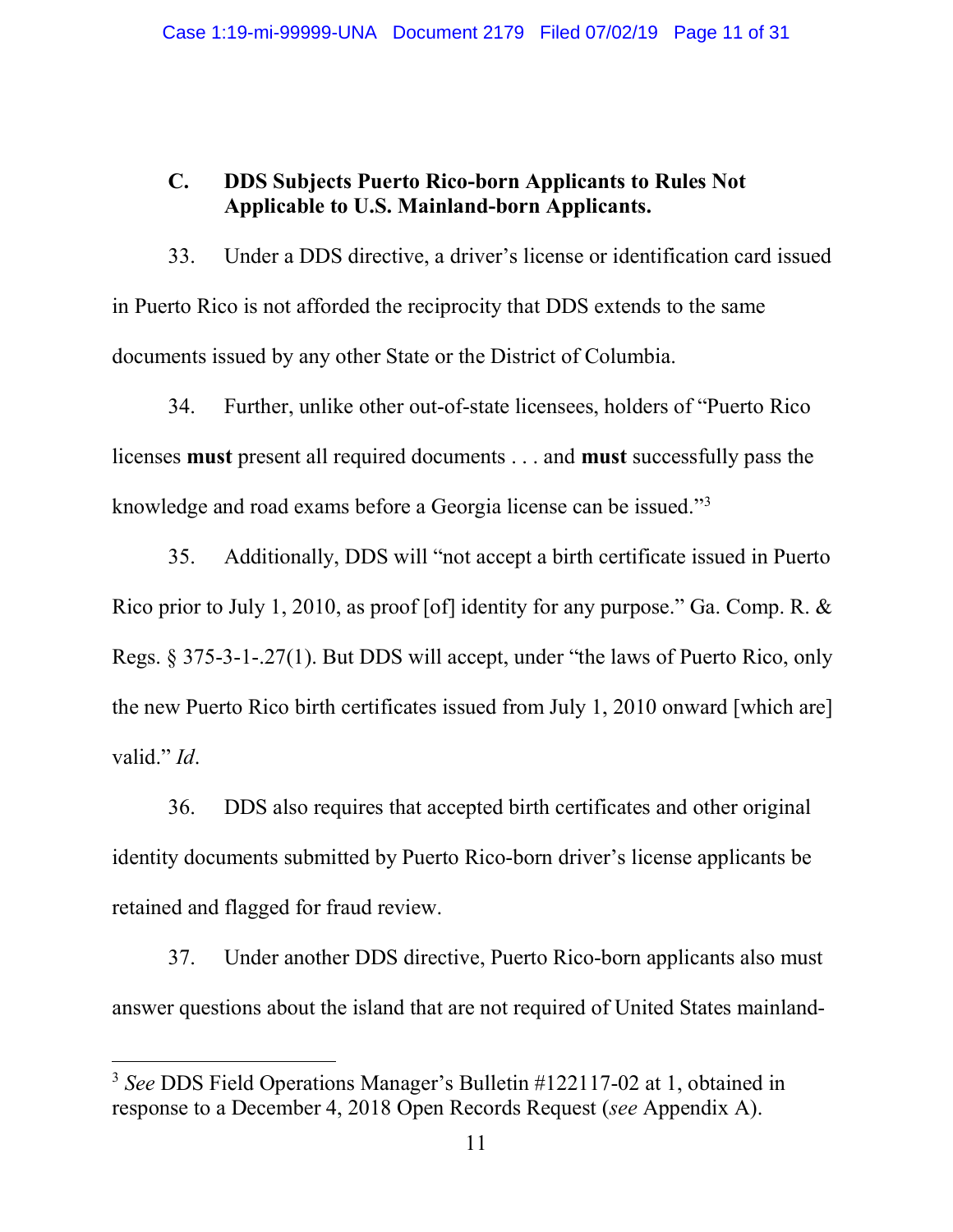born applicants, including identifying "what a meat filled with plantain fritter" is called; where a specific beach is located; and "the name of the frog [that is] native only to PR." $4$ 

### **STATEMENT OF FACTS**

 38. In August 2017, Mr. Caban Gonzalez arrived in Georgia seeking a better life.

 39. On October 31, 2017, having met the 30-day residency requirement, Mr. Caban Gonzalez applied for a driver's license at the Hinesville Customer Service Center in Liberty County. His father served as an interpreter.

 40. On his application, Mr. Caban Gonzalez averred that he is a United States citizen of Hispanic/Latino racial classification residing, at the time, in Ludowici, Georgia. Mr. Caban Gonzalez also averred that he had an out-of-state driver's license issued in Puerto Rico.

 41. To establish his identity and lawful status, Mr. Caban Gonzalez submitted an original birth certificate issued by the Commonwealth of Puerto Rico Department of Health on April 7, 2014—compliant with DDS regulations

<sup>&</sup>lt;sup>4</sup> See DDS Puerto Rico Interview Guide at 3-4, obtained in response to a December 4, 2018 Open Records Request (see Appendix B).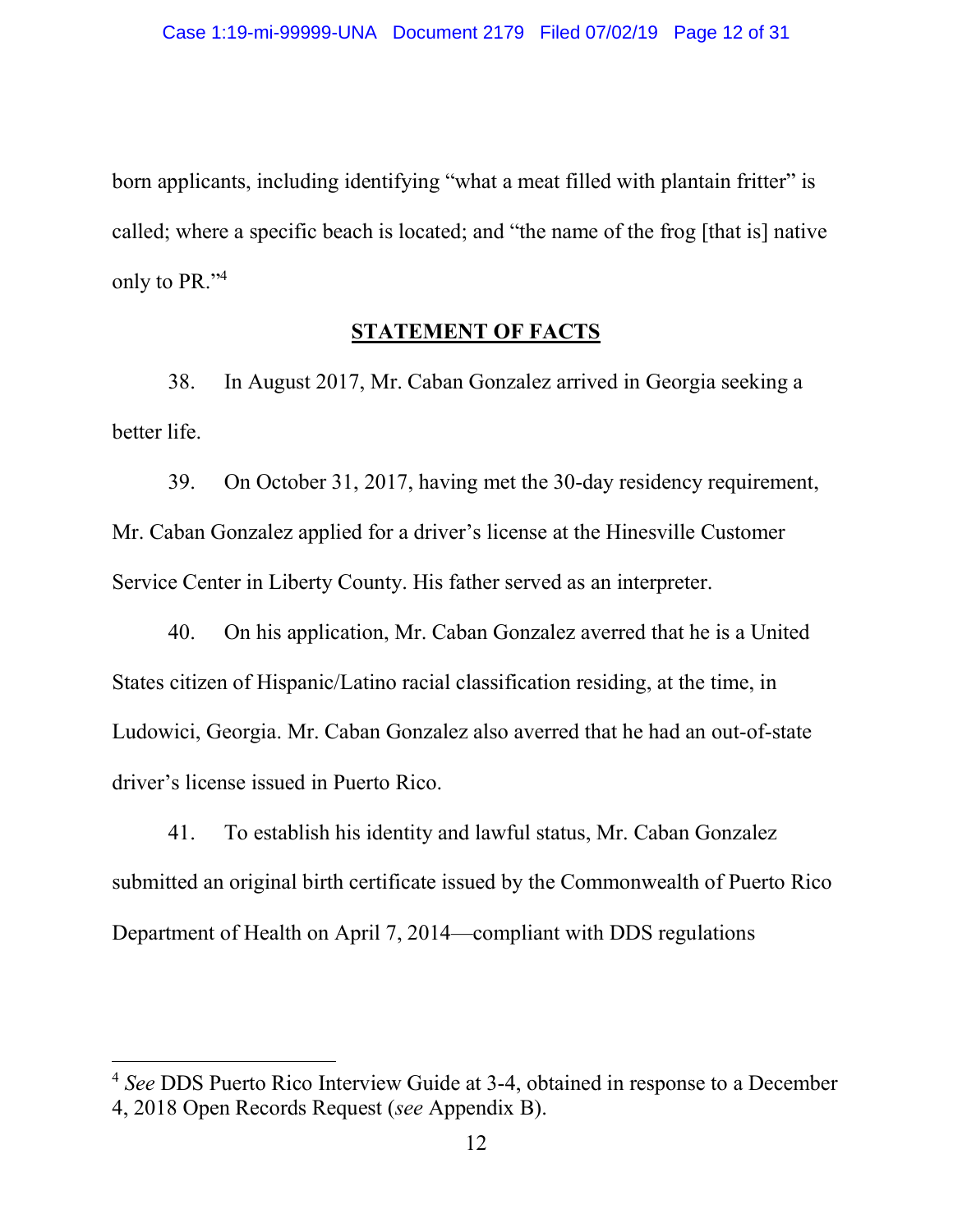requiring a post-2010 Puerto Rico birth certificate. Mr. Caban Gonzalez also provided his original valid Puerto Rico driver's license.

 42. To meet the residency requirement, Mr. Caban Gonzalez submitted a paystub for October 2017. He also submitted his social security card.

 43. Consistent with DDS' discriminatory directive treating Puerto Ricoborn applicants differently than those born on the United States mainland, Defendant DDS retained Mr. Caban Gonzalez' driver's license, his original birth certificate, and his social security card. Defendant DDS, through an interpreter, informed Mr. Caban Gonzalez that he would be notified when to pick up his original identity documents.

 44. On or about November 3, 2017, Mr. Caban Gonzalez received a text message from Defendant Woo. In the text message, Defendant Woo asked Mr. Caban Gonzalez "[to] come into the DDS office IN [sic] Savannah for an interview."

 45. Instead of an interview, Mr. Caban Gonzalez was placed under arrest for allegedly proffering false documents. He was later charged in Liberty County Superior Court with one count of first degree forgery in violation of O.C.G.A. §16- 9-1, and one count of "[f]alse statements and writing, concealment of facts and fraudulent documents in matters within jurisdiction of state or political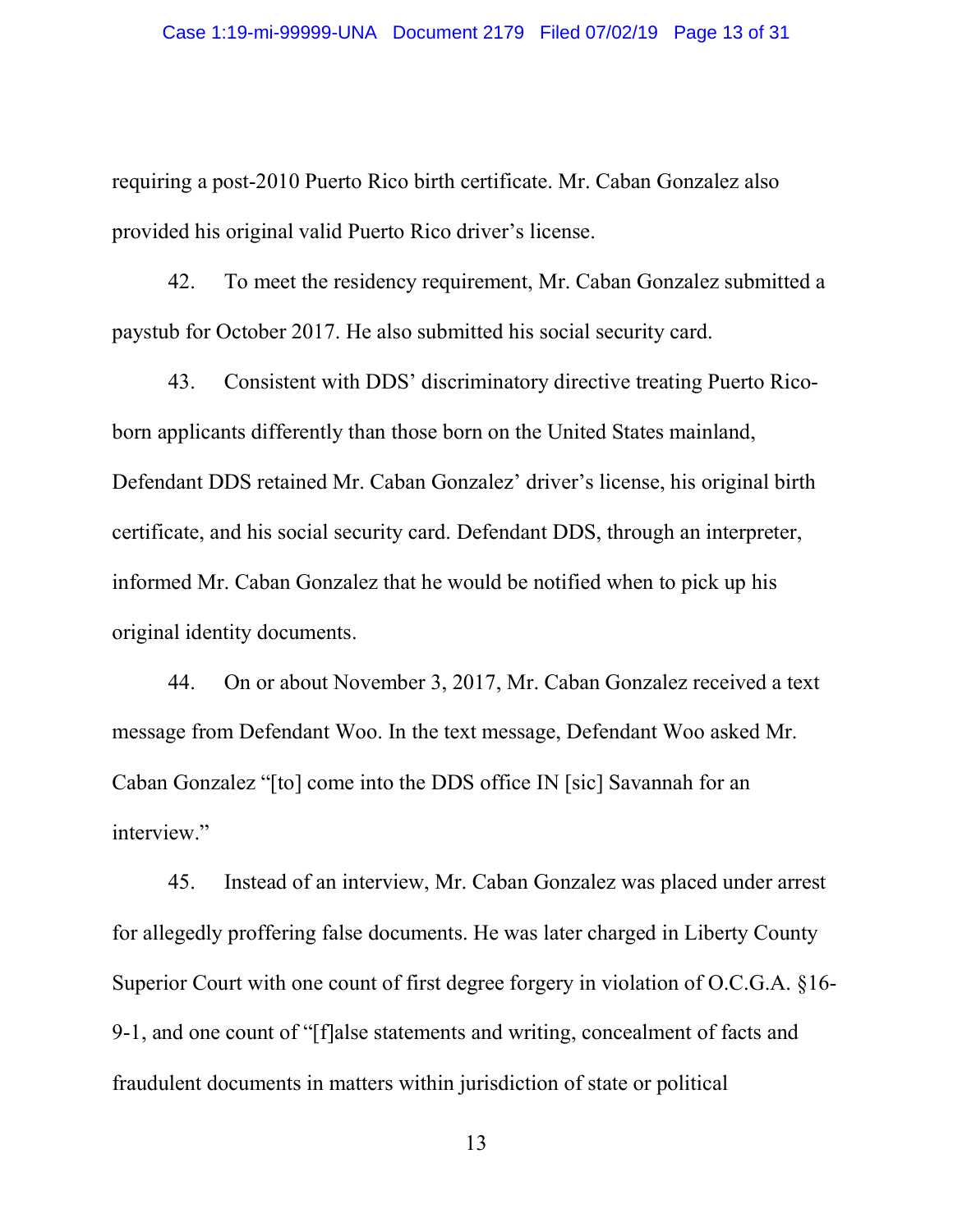subdivisions" in violation of O.C.G.A. §16-10-20. Defendant Woo has not returned Mr. Caban Gonzalez's valid Puerto Rico driver's license and original identity documents.

 46. In or about June 2018, Mr. Caban Gonzalez obtained a new birth certificate from Puerto Rico and a new social security card.<sup>5</sup> With these documents, he applied for a State identification card.

 47. On January 18, 2019, Defendant DDS issued Mr. Caban Gonzalez a REAL ID compliant Georgia (non-driver) identification card. Despite accepting his documents, Defendant DDS has yet to issue Mr. Caban Gonzalez a driver's license.

 48. While Mr. Caban Gonzalez' Georgia identification card allows him to enter a federal building and board a plane, it is not a driver's license. Without a driver's license, Mr. Caban Gonzalez cannot find a job in construction, which he

<sup>&</sup>lt;sup>5</sup> Mr. Caban Gonzalez cannot request another Puerto Rico driver's license because the REAL ID Act prohibits issuance of a driver's license to an individual who has a valid license unless that license has been terminated. See REAL ID Act §  $202(d)(6)$ .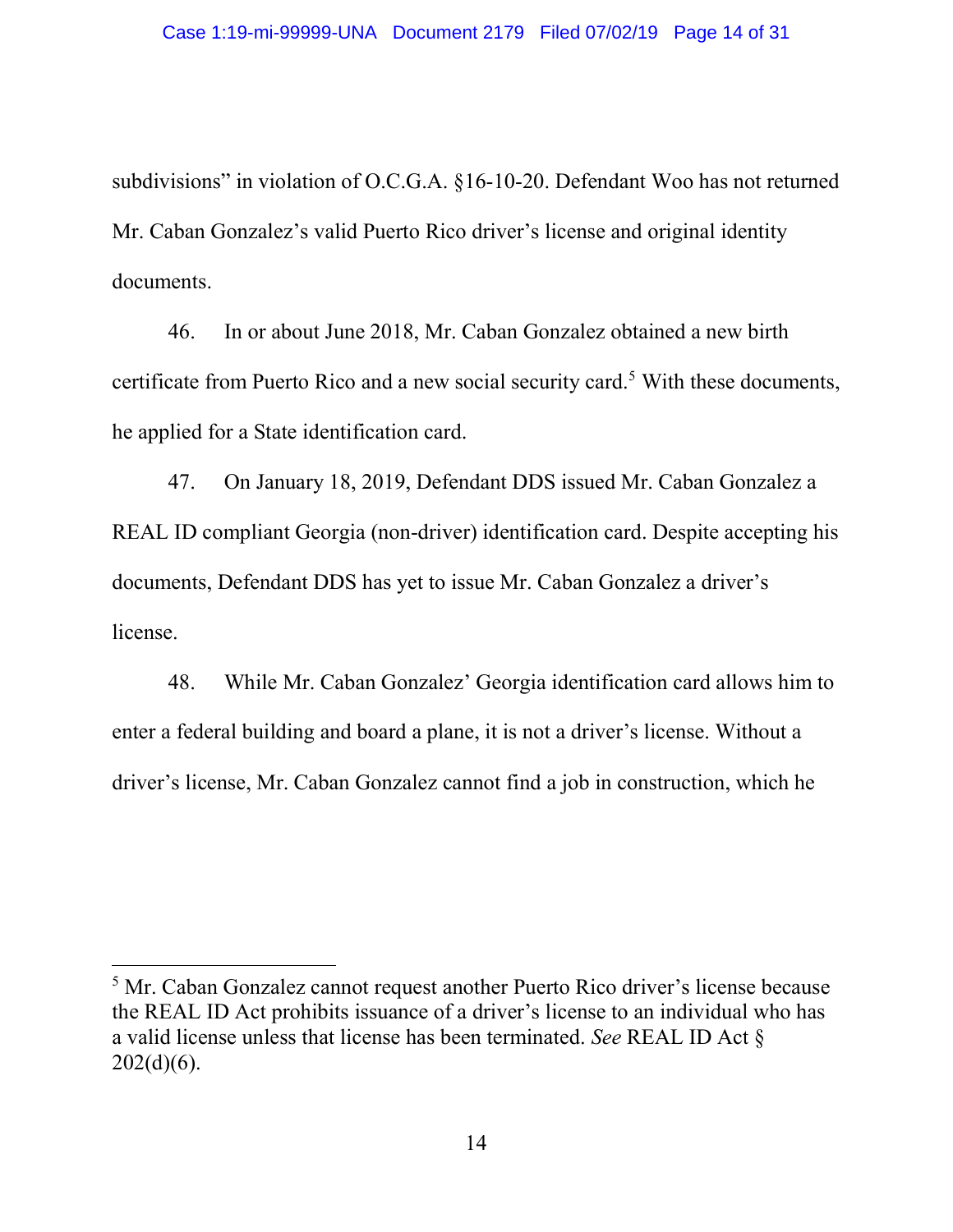has experience in, because the industry, like many others, requires possession of a valid driver's license.<sup>6</sup>

 49. Because Mr. Caban Gonzalez cannot drive, it is difficult and often impossible for Mr. Caban Gonzalez to take his newborn daughter to her pediatric appointments, attend to his own medical needs, go grocery shopping, visit family and friends, attend religious services, and participate in social activities.

 50. Mr. Caban Gonzalez also faces a real threat of criminal prosecution should he dare to drive again without a driver's license. Before he applied for a State driver's license, Mr. Caban Gonzalez was cited for driving without a Georgia driver's license. At the time the citation was issued, Mr. Caban Gonzalez had his valid Puerto Rico driver's license and was driving home from work when he was stopped. Mr. Caban Gonzalez is unable to pay a \$681 fine imposed for the traffic citation because he cannot find a job without a driver's license.

<sup>6</sup> Reinforcing the importance of a driver's license, 2017 census data reveals that 89.5% of working-age Georgians are highly dependent on and get to work by driving. BUREAU OF THE U.S. CENSUS, 2013-2017 AMERICAN COMMUNITY SURVEY 5-YEAR ESTIMATES (available at

 $\overline{a}$ 

https://factfinder.census.gov/faces/tableservices/jsf/pages/productview.xhtml?src= CF) (last visited July 1, 2019). The mean travel time is twenty-eight minutes. Id. Over 95% of working-age Georgians own at least one car. Id.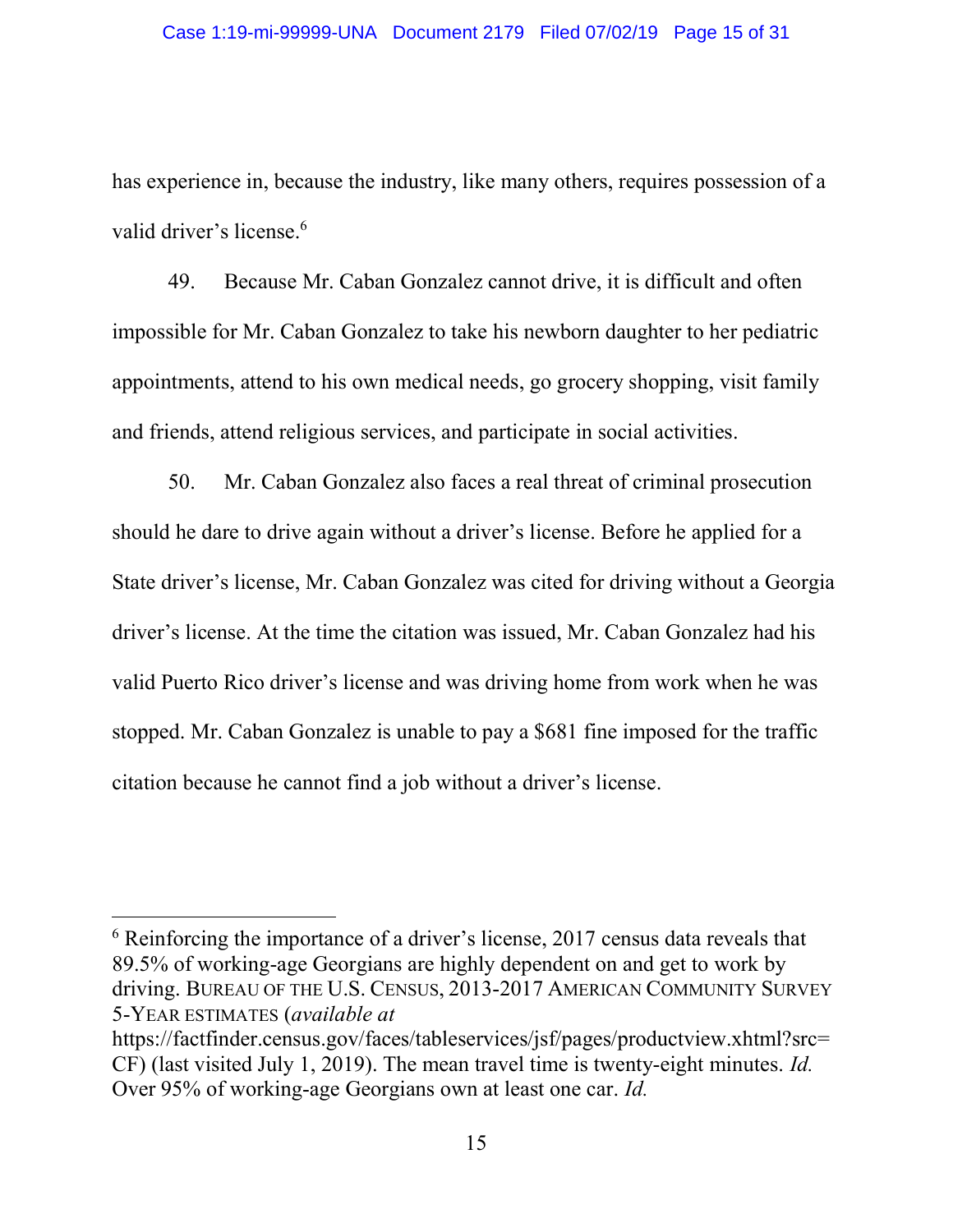51. It has been more than 600 days since Mr. Caban Gonzalez applied for a driver's license. Yet Defendant DDS has not issued him a driver's license or provided him with a notice explaining why it believes the original identity documents he provided are false, and has not explained why Mr. Caban Gonzalez cannot be issued a driver's license, or what, if any, additional documents he needs to submit to obtain a driver's license. Nor has Defendant DDS explained why documents it deemed sufficient to issue a REAL ID compliant Georgia identification card are insufficient to provide Mr. Caban Gonzalez with a driver's license.

 52. Upon information and belief, Defendant DDS has a policy and practice of denying notice and an opportunity for a hearing to Puerto Rico-born applicants for Georgia driver's licenses. Defendant DDS enforced this policy and practice against Mr. Caban Gonzalez and, in doing so, denied him due process of law. Upon information and belief, Defendant DDS enforces this policy and practice across the State against Puerto Rico-born applicants for Georgia driver's licenses.

 53. Upon information and belief, Defendant DDS has a policy and practice of arbitrarily and discriminatorily retaining original identity documents provided by Puerto Rico-born applicants for Georgia driver's licenses without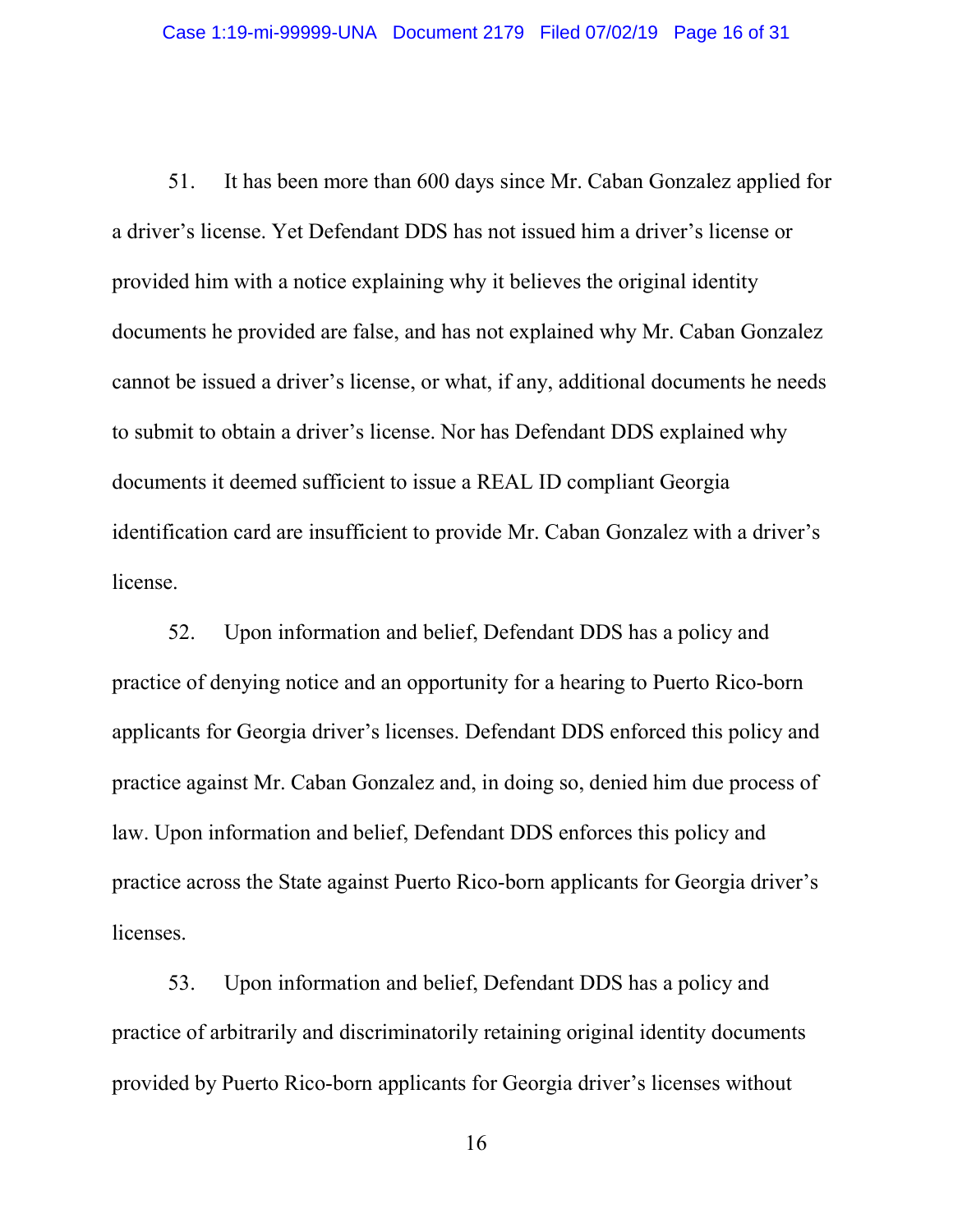affording them due process of law. Defendants DDS and Woo enforced this policy and practice against Mr. Caban Gonzalez thereby denying him due process of law. Upon information and belief, Defendant DDS enforces this policy and practice across the State against Puerto Rico-born applicants for Georgia driver's licenses.

 54. Upon information and belief, Defendant DDS has a policy and practice of often failing to exchange valid Puerto Rico driver's licenses for Georgia driver's licenses. Defendant DDS enforced this policy and practice against Mr. Caban Gonzalez and, in doing so, abridged his rights conferred under the Privileges and Immunities Clause, and engaged in race, color, or national origin discrimination in violation of the Equal Protection Clause and Title VI of the Civil Rights Act. Upon information and belief, Defendant DDS enforces this policy and practice across the State against Puerto Rico-born applicants for Georgia driver's licenses.

 55. Upon information and belief, Defendant DDS' policies and practices of denying notice and an opportunity for a hearing, of often failing to issue driver's licenses to holders of valid Puerto Rico driver's licenses, and of arbitrarily and discriminatorily retaining original identity documents provided by Puerto Ricoborn applicants do not extend to U.S. mainland-born applicants for Georgia driver's licenses.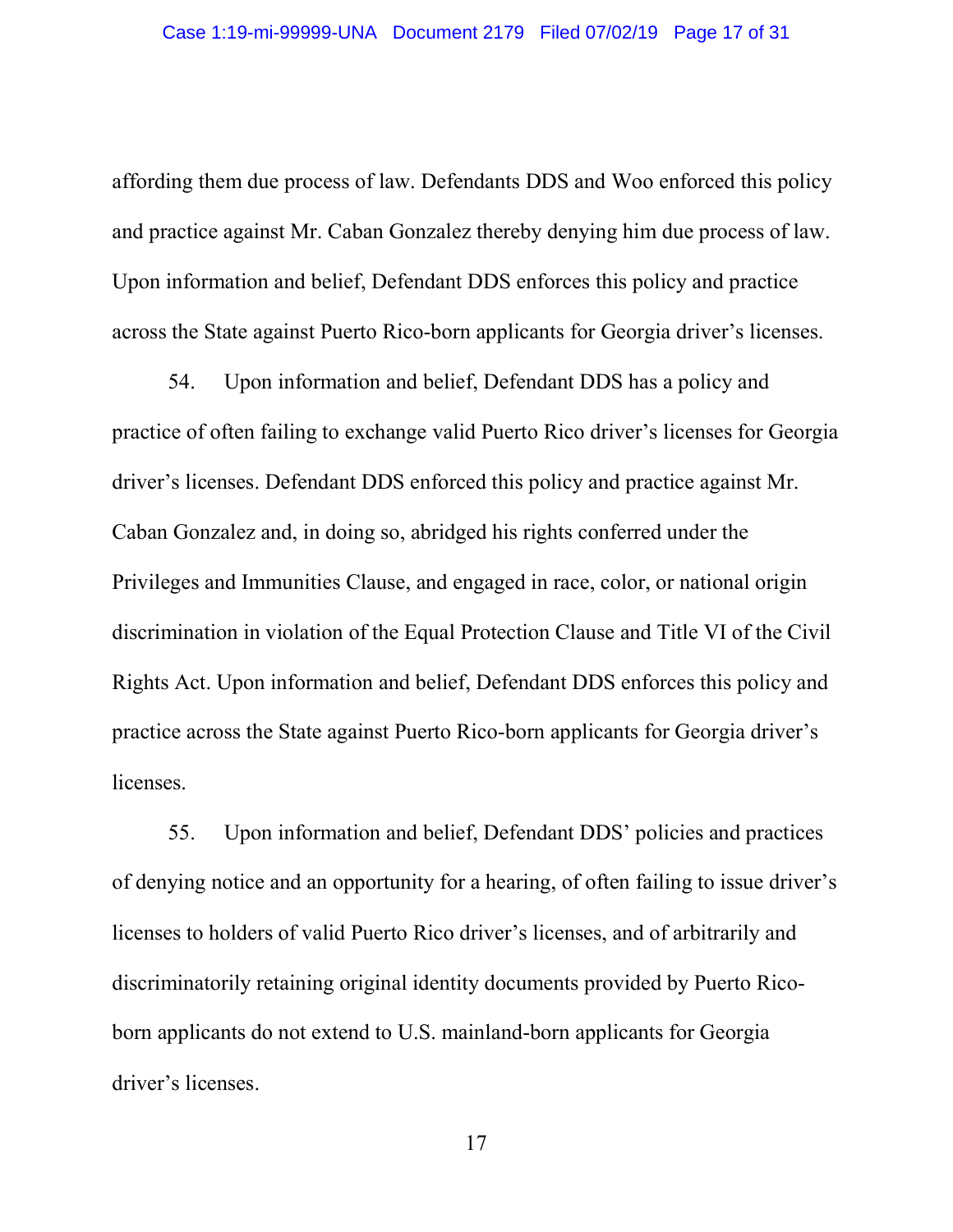56. Upon information and belief, the State of Georgia received and/or continues to receive federal grant money to assist it in complying with the requirements of the REAL ID Act.

# CLASS ACTION ALLEGATIONS

 57. Plaintiff brings this putative action on behalf of himself and all those similarly situated, pursuant to Federal Rules of Civil Procedure 23(a), 23(b)(1)(A), and  $23(b)(2)$ .

58. The class is defined as:

 Puerto Rico-born applicants for a Georgia driver's license, who established residence in the State from July 2017 through the present, but whose applications remain unlawfully undecided by DDS and/or whose Puerto Rican identity documents are unlawfully retained for an unreasonable amount of time.

 59. The precise size of the class is unknown but likely exceeds forty individuals.

 60. Plaintiff and members of the putative class are geographically dispersed throughout Georgia, are likely of low-income status, and do not possess the resources necessary to litigate individual cases. Additionally, the prosecution of separate actions may create a risk of inconsistent adjudications, making a class action the superior and most economical means of resolving the questions of law common to the claims of the class.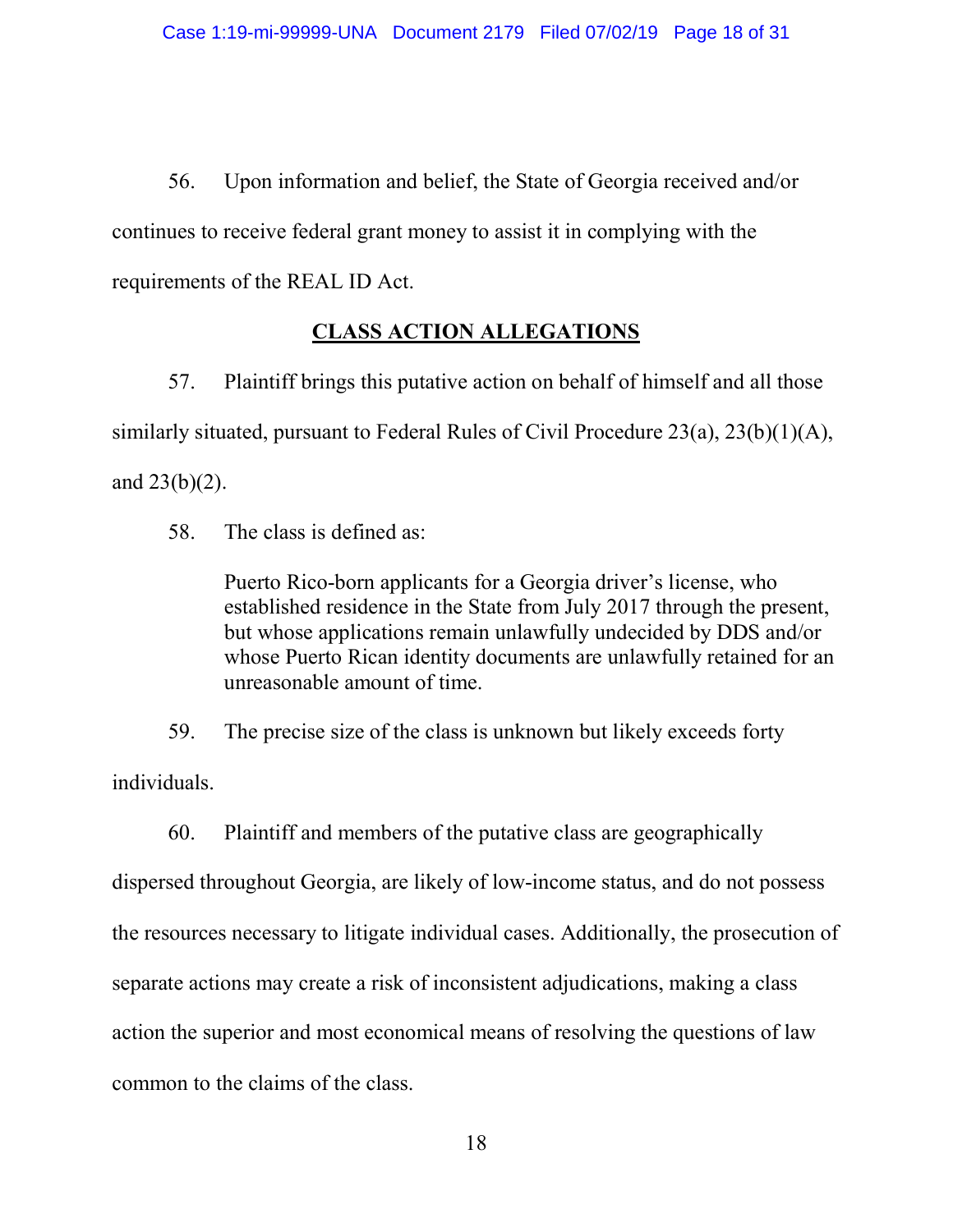61. There are common questions of law and fact common to the class including:

 i) Whether Defendant DDS' policy and practice of denying notice and an opportunity for a hearing to Puerto Rico-born applicants for Georgia driver's licenses violates the Due Process Clause of the Fourteenth Amendment; ii) Whether Defendant DDS' policies and practices of failing to decide the applications of Puerto Rico-born applicants, and of arbitrarily and discriminatorily retaining original identity documents that they provide constitute discrimination on account of race, color, ethnicity, ancestry or national origin in violation of the Equal Protection Clause; iii) Whether Defendant DDS' discriminatory treatment of Puerto Rico-born

applicants violates the Privileges and Immunities Clause; and

 iv) Whether Defendant DDS' discriminatory treatment of Puerto Rico-born applicants excludes them from participation in, denies the benefits of, or subjects them to discrimination under a program or activity receiving federal financial assistance on the ground of race, color, or national origin in violation of Title VI of the Civil Rights Act.

 62. These claims are typical of the claims of the class. Defendant DDS has policies and practices denying notice and an opportunity for a hearing, and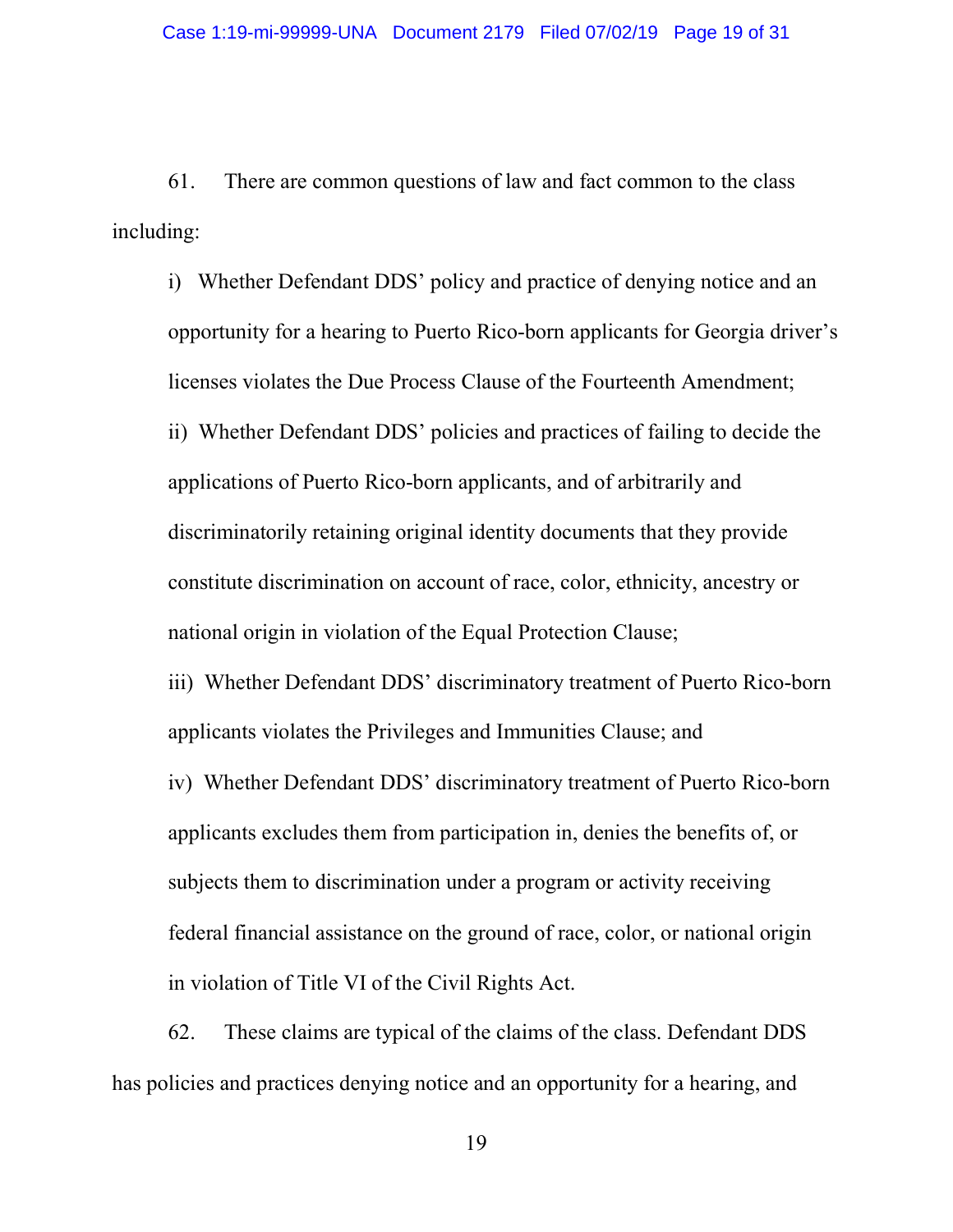arbitrarily and discriminatorily retaining original identity documents submitted by Puerto Rico-born applicants. Defendant DDS' discriminatory policies and practices apply with equal force to all members of the putative class.

 63. Plaintiff will fairly and adequately represent the interests of all members of the proposed class because he seeks relief for himself and on behalf of the class as a whole and has no interest antagonistic to other members of the class. Plaintiff, like members of the putative class, has been subjected to Defendant DDS' unlawful policies and practices. Plaintiff and the putative class members seek a declaration that Defendant DDS' policies and practices are unconstitutional, violate federal statutory law, and that Defendant DDS be required to issue driver's licenses to which they are lawfully entitled under federal and state law.

 64. Plaintiff and the putative class will fairly and adequately be represented by their counsel. LatinoJustice PRLDEF routinely litigates civil rights cases and has substantial expertise in class action litigation to vindicate civil rights, particularly for those of Latin American and Spanish speaking Caribbean descent. Similarly, the Southern Center for Human Rights has extensive experience litigating constitutional law and civil rights cases, including in the Eleventh Circuit Court of Appeals.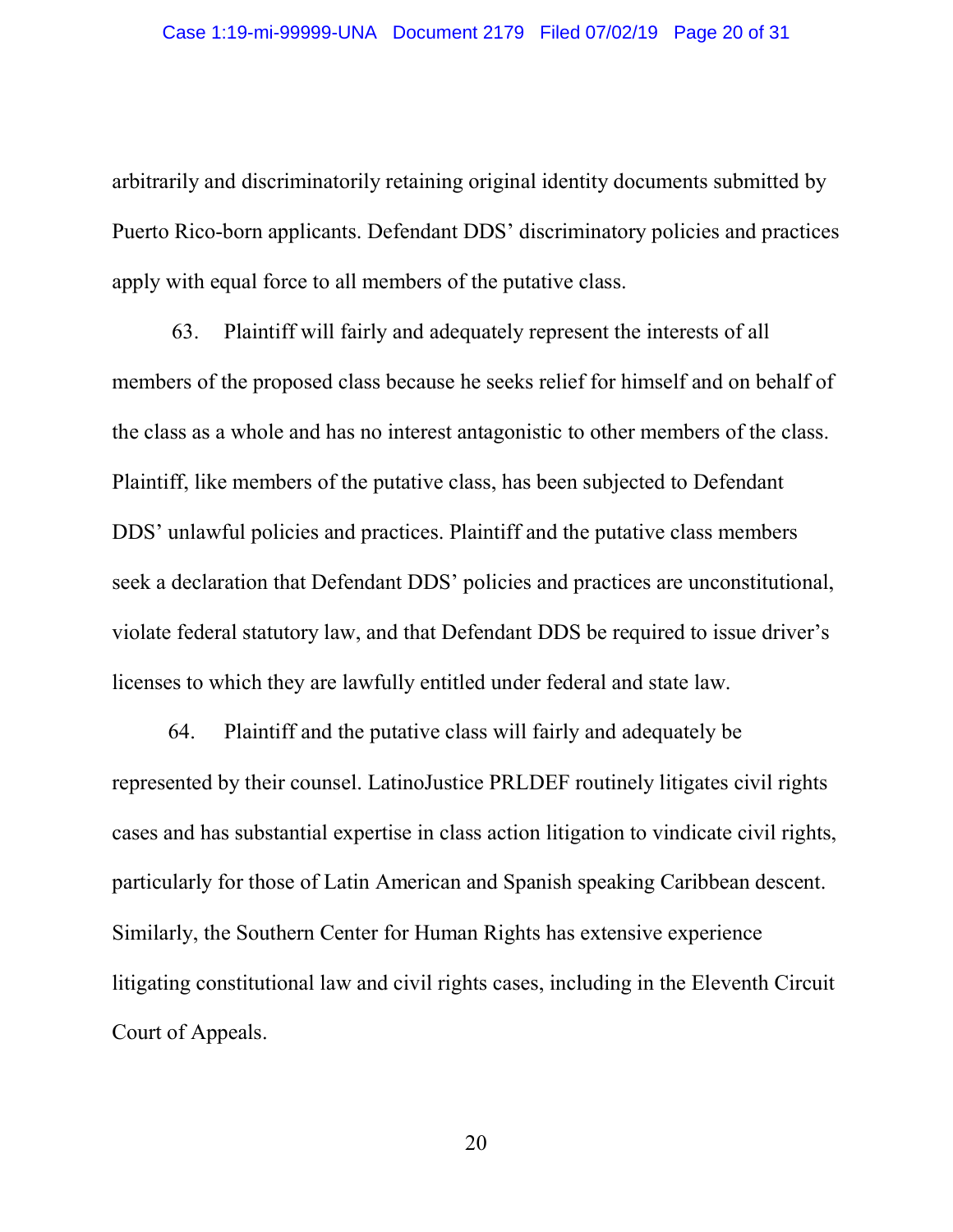65. Defendant DDS has acted and will act on grounds generally applicable to the class in denying notice and an opportunity for a hearing, and in arbitrarily and discriminatorily retaining original documents submitted by Puerto Rico-born applicants. Defendant DDS' policies and practices are unlawful, and enjoining their enforcement is appropriate with respect to the class as a whole.

### CAUSES OF ACTION

## COUNT ONE Violation of Due Process Under the Fourteenth Amendment; 42 U.S.C. § 1983 (Defendant DDS)

 66. Plaintiff repeats and realleges the allegations contained in Paragraphs 1 through 65 of the Complaint as though fully set forth herein.

 67. Plaintiff, for himself and on behalf of the putative class, asserts a claim pursuant to 42 U.S.C. § 1983 for violation of the Due Process Clause of the Fourteenth Amendment to the U.S. Constitution.

68. The Fourteenth Amendment provides:

 "No State shall . . . deprive any person of life, liberty or property without due process of law." U.S. CONST. amend. XIV.

 69. Fundamental due process requires notice and an opportunity to be heard on a protectible property interest in a driver's license.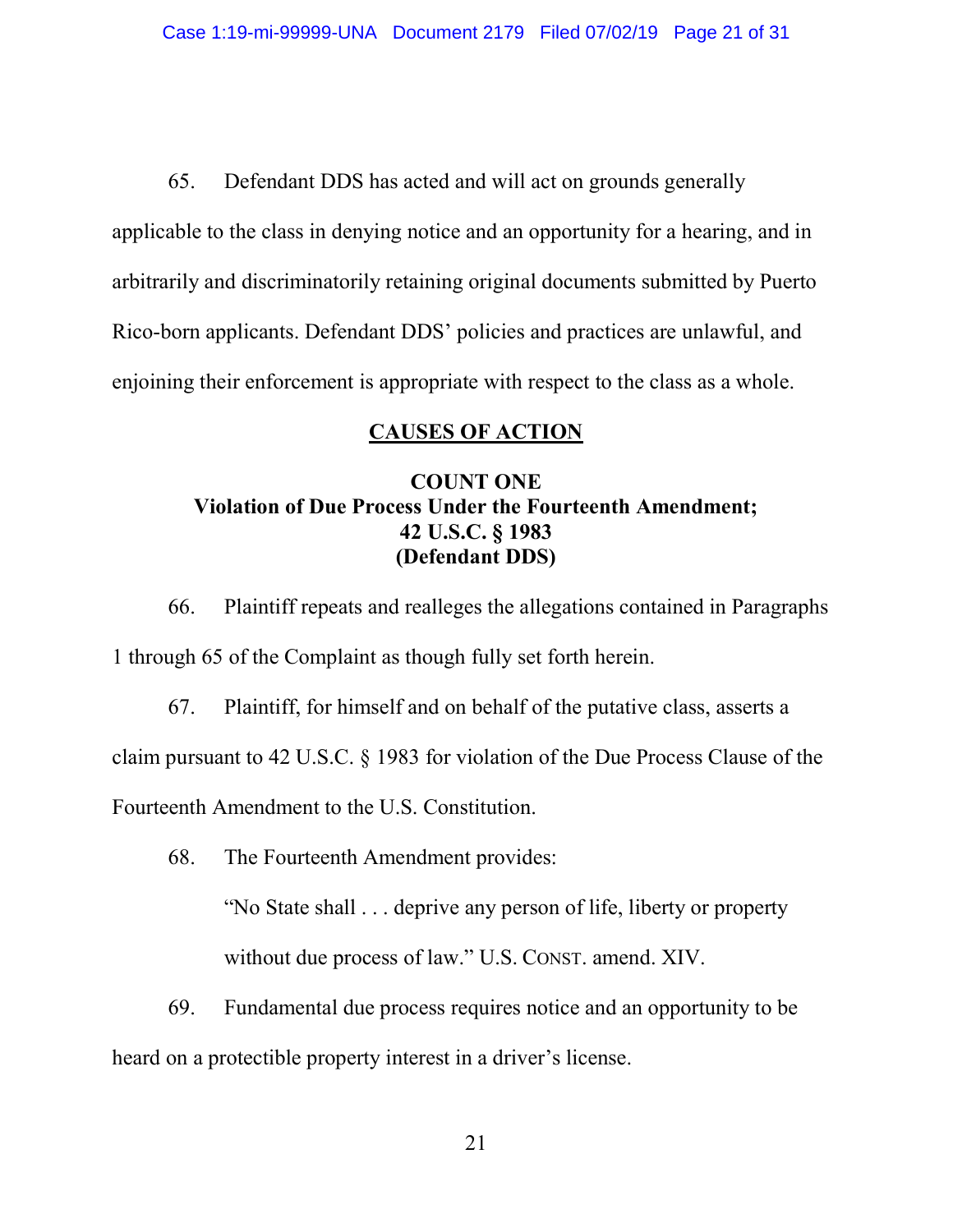70. Defendant DDS enforces a policy and practice of denying notice and an opportunity for a hearing to Puerto Rico-born applicants for Georgia driver's licenses.

 71. At all relevant times, Defendant DDS has acted under color of state law.

 72. By failing to provide Plaintiff and members of the putative class with notice and an opportunity for a hearing, Defendant DDS deprives them of their property interest without due process of law in violation of the Due Process Clause.

 73. By arbitrarily and discriminatorily retaining original identity documents proffered by Plaintiff and members of the putative class without affording them notice and an opportunity for a hearing, Defendant DDS also violates the Due Process Clause.

### COUNT TWO Violation of Due Process Under the Fourteenth Amendment; 42 U.S.C. § 1983 (Defendant Woo)

 74. Plaintiff repeats and realleges the allegations contained in Paragraphs 1 through 55 of the Complaint as though fully set forth herein.

 75. Plaintiff asserts a claim pursuant to 42 U.S.C. § 1983 for violation of the Due Process Clause of the Fourteenth Amendment.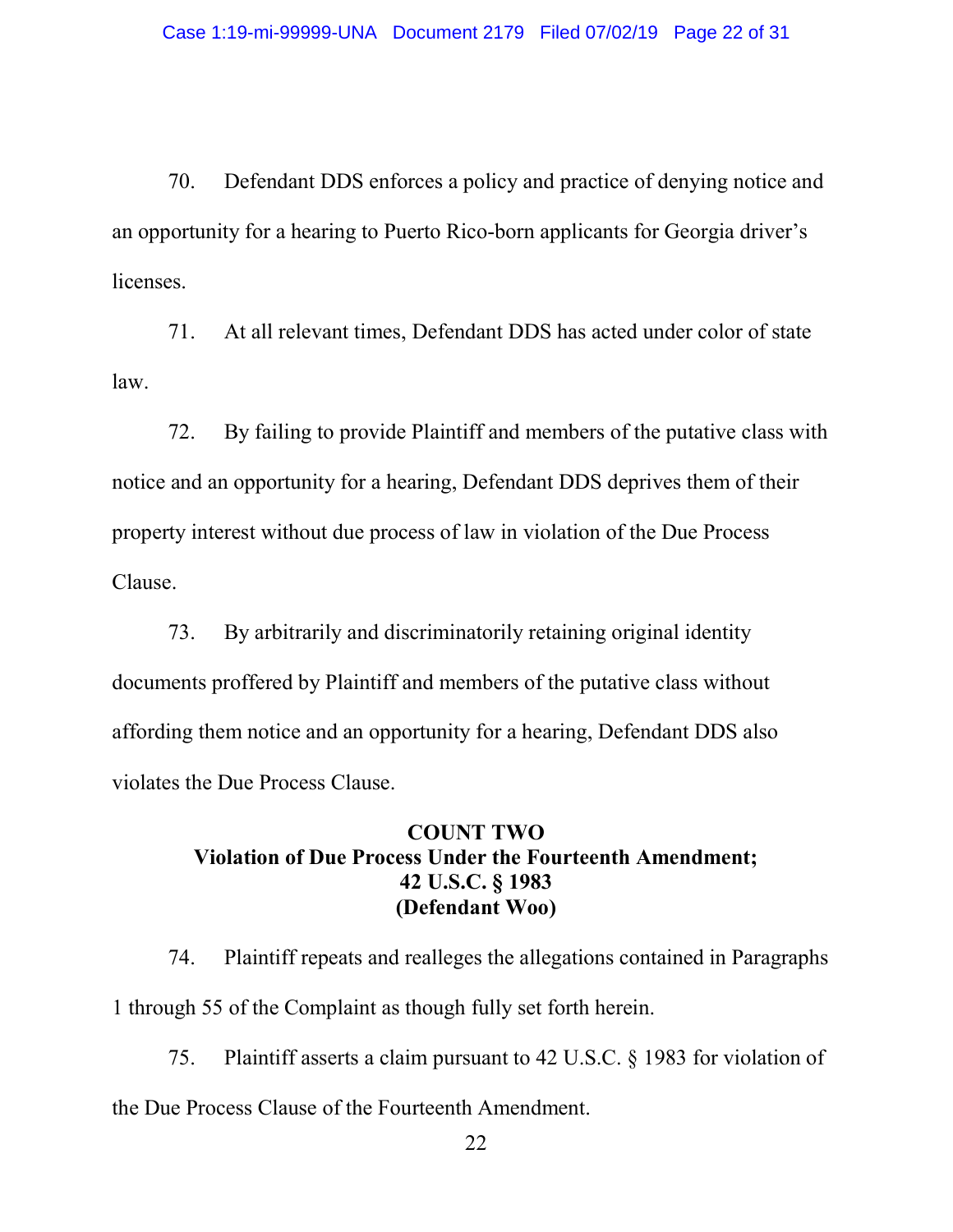76. At all relevant times, Defendant Woo has acted under color of state law.

 77. By arbitrarily and discriminatorily retaining Plaintiff's valid Puerto Rico driver's license and original identity documents without affording him notice and an opportunity for a hearing, Defendant Woo abridged Plaintiff's right to due process under law.

 78. As a result of the foregoing, Plaintiff was deprived of his property interest, suffered emotional distress, loss of property, costs, and expenses, and was otherwise damaged and injured.

### COUNT THREE Violation of Equal Protection Clause Under the Fourteenth Amendment; 42 U.S.C. § 1983 (Defendant DDS)

 79. Plaintiff repeats and realleges the allegations contained in Paragraphs 1 through 65 of the Complaint as though fully set forth herein.

 80. Plaintiff, for himself and on behalf of the putative class, asserts a claim pursuant to 42 U.S.C. § 1983 for violation of the Equal Protection Clause of the Fourteenth Amendment to the U.S. Constitution.

 81. Under the Fourteenth Amendment, "[n]o State shall . . . deny to any person within its jurisdiction the equal protection of the laws."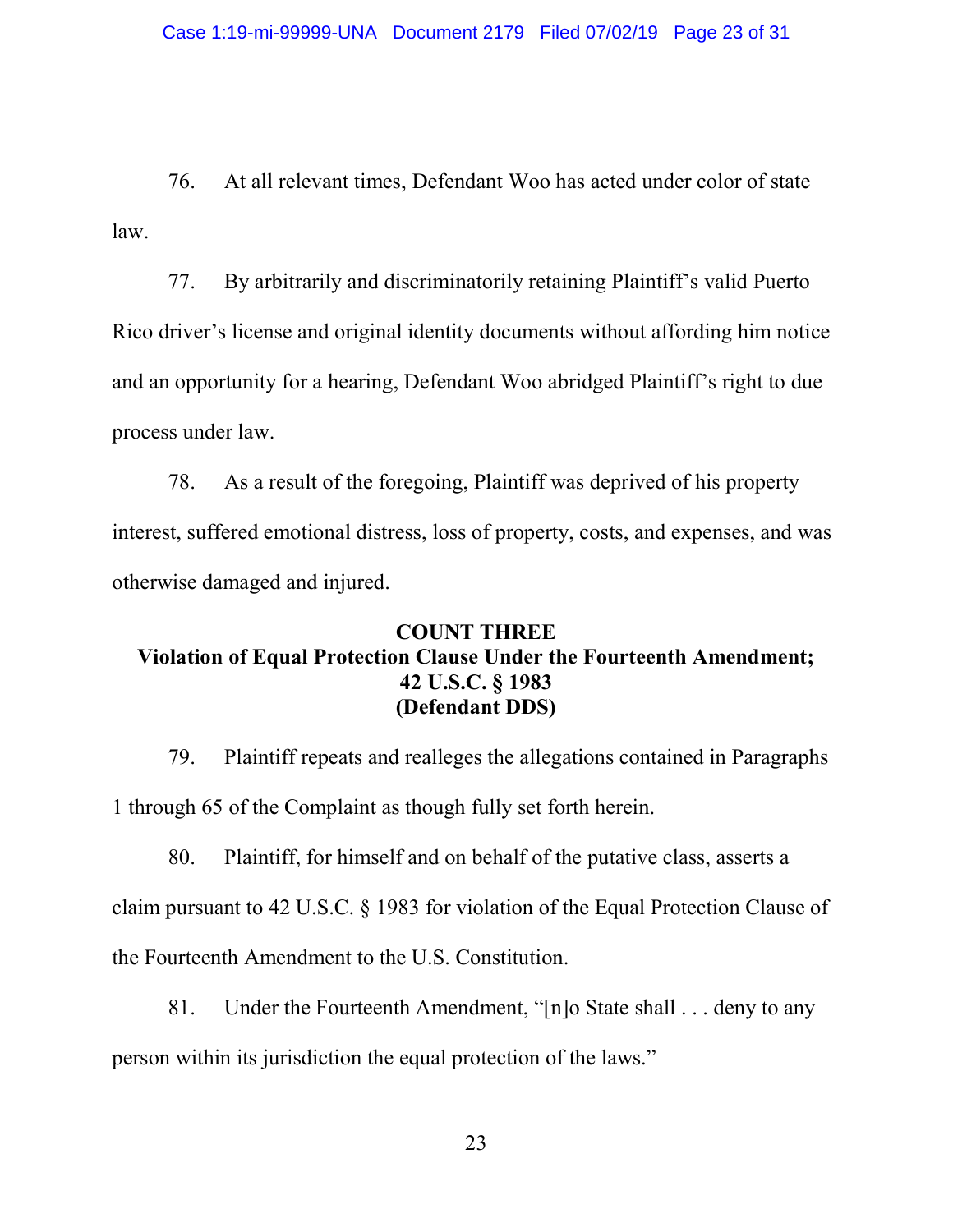82. Defendant DDS enforces deliberate policies and practices of denying notice and an opportunity for a hearing, of often failing to issue driver's licenses to holders of valid Puerto Rico driver's licenses, and of arbitrarily and discriminatorily retaining original identity documents provided by Puerto Ricoborn applicants for Georgia driver's licenses.

 83. Plaintiff and members of the putative class belong to a protected class by reason of their race, color, ethnicity, ancestry and/or national origin.

 84. Defendant DDS' policies and practices deliberately target Puerto Rico-born applicants and subject them to differential treatment that is not applied to United States mainland-born applicants.

 85. Defendant DDS enforces policies and practices with the intent to discriminate against, with deliberate indifference to, or reckless disregard for the rights of Puerto Rico-born applicants.

 86. In addition to or in the alternative, Defendant DDS' policies and practices were motivated by race-based stereotyping or implicit bias against Puerto Ricans.

 87. At all relevant times, Defendant DDS has acted under color of state law.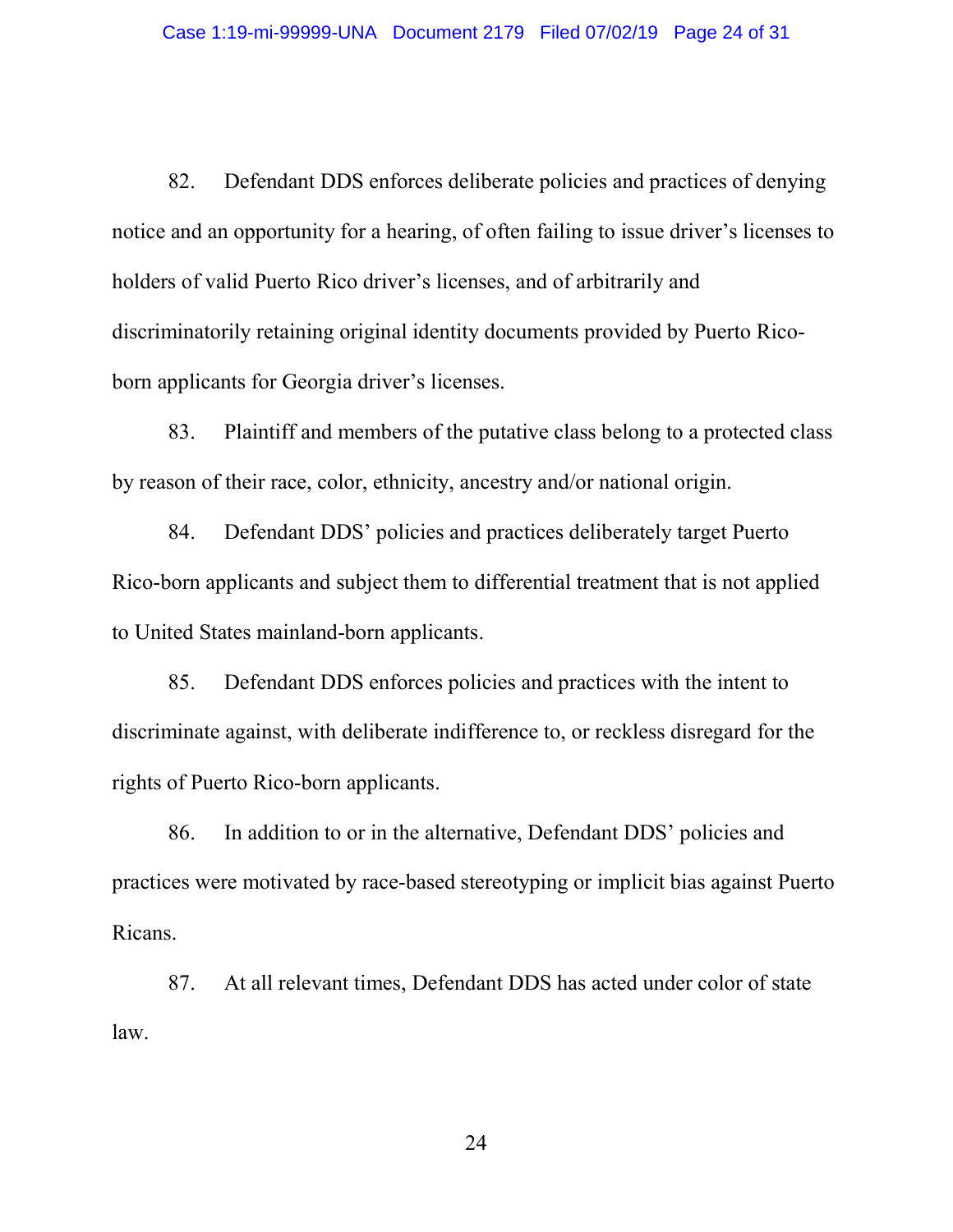88. By subjecting Plaintiff and members of the putative class to discriminatory policies and practices, Defendant DDS denies them equal protection of the law on account of race, color, ethnicity, ancestry and/or national origin in violation of the Equal Protection Clause.

### COUNT FOUR Violation of the Privileges and Immunities Clause, Article IV, § 2, cl. 1; 42 U.S.C. § 1983 (Defendant DDS)

 89. Plaintiff repeats and realleges the allegations contained in Paragraphs 1 through 65 of the Complaint as though fully set forth herein.

 90. Plaintiff, for himself and on behalf of the putative class, asserts a claim pursuant to 42 U.S.C. § 1983 for violation of the Privileges and Immunities Clause, Article IV, § 2, cl. 1, of the U.S. Constitution.

 91. The Privileges and Immunities Clause declares "[t]he citizens of each State shall be entitled to all Privileges and Immunities of Citizens in the Several States." U.S. CONST. art. IV, § 2, cl. 1.

 92. Defendant DDS enforces deliberate policies and practices of denying notice and an opportunity for a hearing to Puerto Rico-born applicants for Georgia driver's licenses, of often failing to issue driver's licenses to holders of valid Puerto Rico driver's licenses, and of arbitrarily and discriminatorily retaining original identity documents provided by these applicants.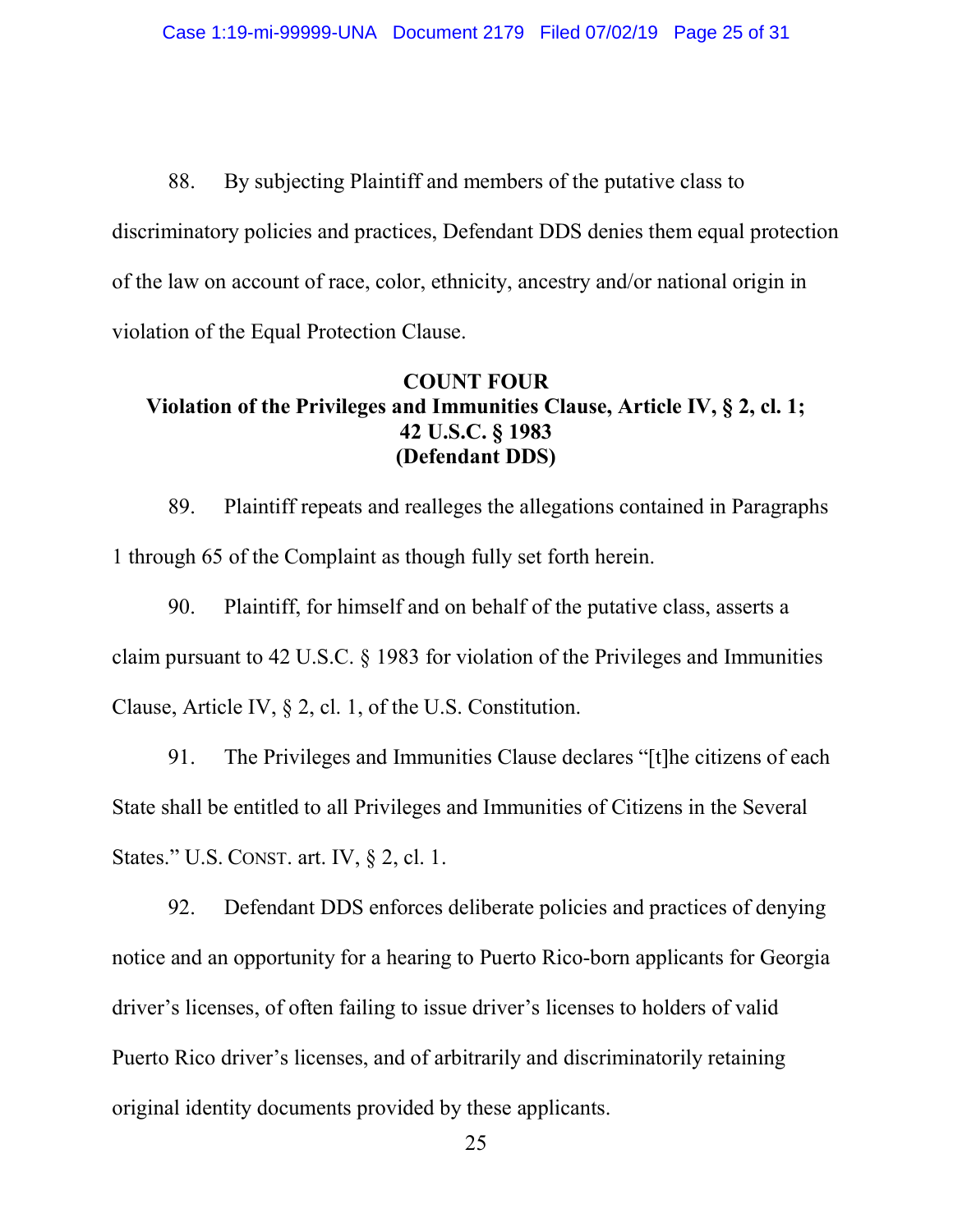93. Defendant DDS enforces a deliberate policy and practice of often failing to exchange valid Puerto Rico driver's licenses and identification cards issued by the Commonwealth of Puerto Rico.

 94. At all relevant times, Defendant DDS has acted under color of state law.

 95. By subjecting Plaintiff and members of the putative class to the alleged unlawful policies and practices, Defendant DDS denies them privileges and immunities afforded to U.S. mainland-born citizens in violation of the Privileges and Immunities Clause.

## COUNT FIVE Violation of Title VI of the Civil Rights Act of 1964, 42 U.S.C. § 2000d; 42 U.S.C. § 1983 (Defendant DDS)

 96. Plaintiff repeats and realleges the allegations contained in Paragraphs 1 through 65 of the Complaint as though fully set forth herein.

 97. Plaintiff, for himself and on behalf of the putative class, asserts a claim for violation of Title VI of the Civil Rights of 1964, 42 U.S.C. § 2000d, and pursuant to 42 U.S.C. § 1983.

 98. Under 42 U.S.C. § 2000d, "[n]o person in the United States shall, on the ground of race, color, or national origin, be excluded from participation in, be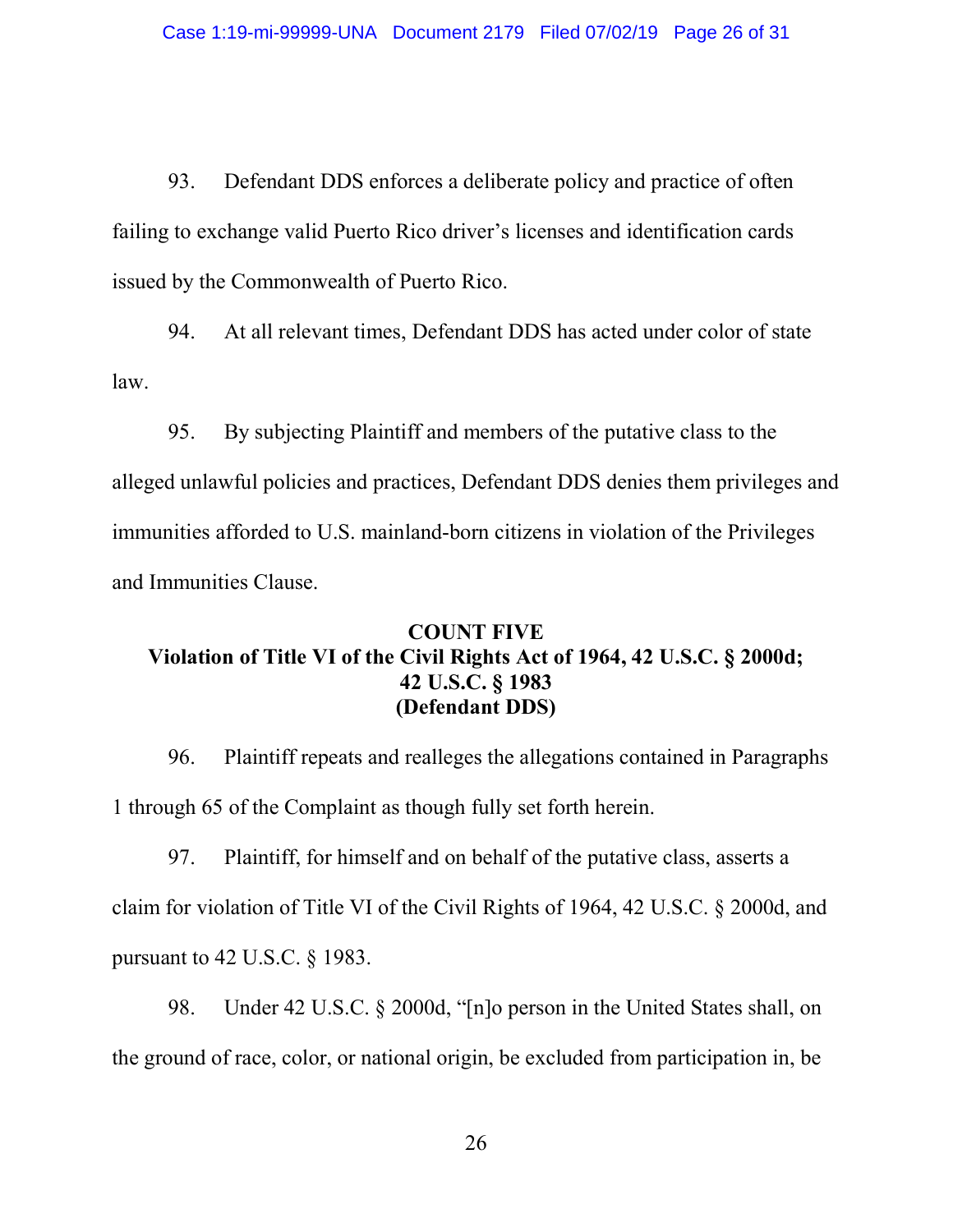denied the benefits of, or be subjected to discrimination under any program or activity receiving Federal financial assistance."

 99. Defendant DDS enforces deliberate policies and practices of denying notice and an opportunity for a hearing to Puerto Rico-born applicants for Georgia driver's licenses, of often failing to issue driver's licenses to holders of valid Puerto Rico driver's licenses, and of arbitrarily and discriminatorily retaining original identity documents provided by these applicants.

 100. Defendant DDS enforces a deliberate policy and practice of failing to issue driver's licenses and identification cards to Puerto Rico-born applicants who meet the requirements of the REAL ID Act.

 101. Defendant DDS enforces its policies and practices with the intent to discriminate against, with deliberate indifference to, or reckless disregard for the rights of Puerto Rico-born applicants.

 102. In addition to or in the alternative, Defendant DDS' policies and practices were motivated by race-based stereotyping or implicit bias against Puerto Ricans.

 103. At all relevant times, Defendant DDS received or continues to receive, directly or indirectly, federal grant money to assist it in complying with the requirements of the REAL ID Act. Defendant DDS acted under color of state law.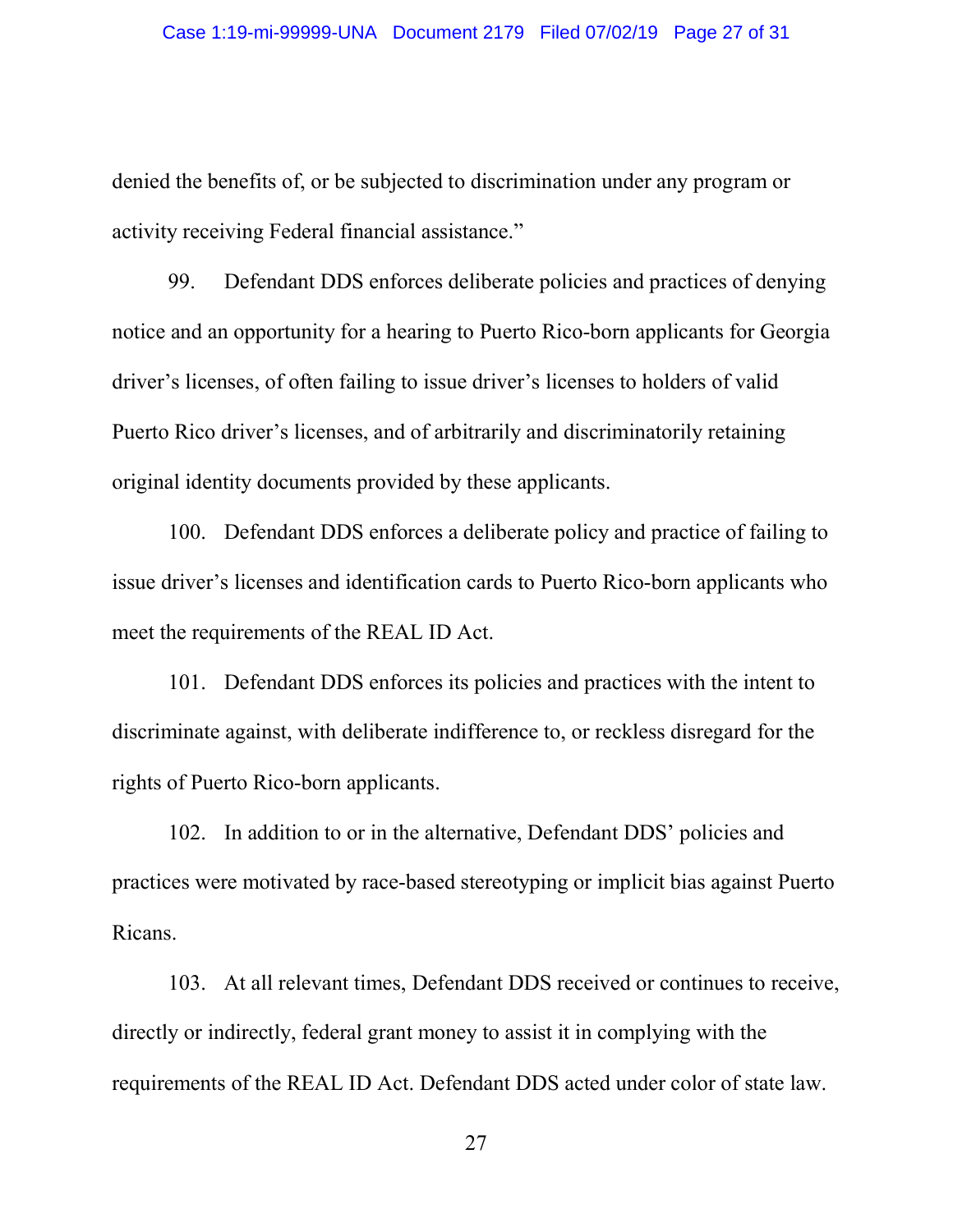104. By subjecting Plaintiff and members of the putative class to its policies and practices, Defendant DDS, on the ground of race, color, or national origin, excludes Puerto Rico-born applicants from participation in, denies them the benefits of, and subjects them to discrimination in receipt of a benefit conferred under a program or activity receiving federal financial assistance.

#### PRAYER FOR RELIEF

 WHEREFORE, Plaintiff and the class he seeks to represent, request that the Court:

a) Assume jurisdiction over this matter;

 b) Certify this matter as a class action pursuant to Rules 23(a) and  $23(b)(1)(A)$  and  $(b)(2)$  of the Federal Rules of Civil Procedure;

c) Appoint counsel as class counsel pursuant to Rule 23(g);

 d) Declare that Defendant DDS' policy and practice of denying notice and an opportunity for a hearing to Puerto Rico-born applicants for Georgia driver's licenses violates the Due Process Clause;

 e) Declare that Defendant DDS' policy and practice of arbitrarily and discriminatorily retaining original identity documents provided by Puerto Ricoborn applicants without affording them notice and an opportunity for a hearing violates the Due Process Clause;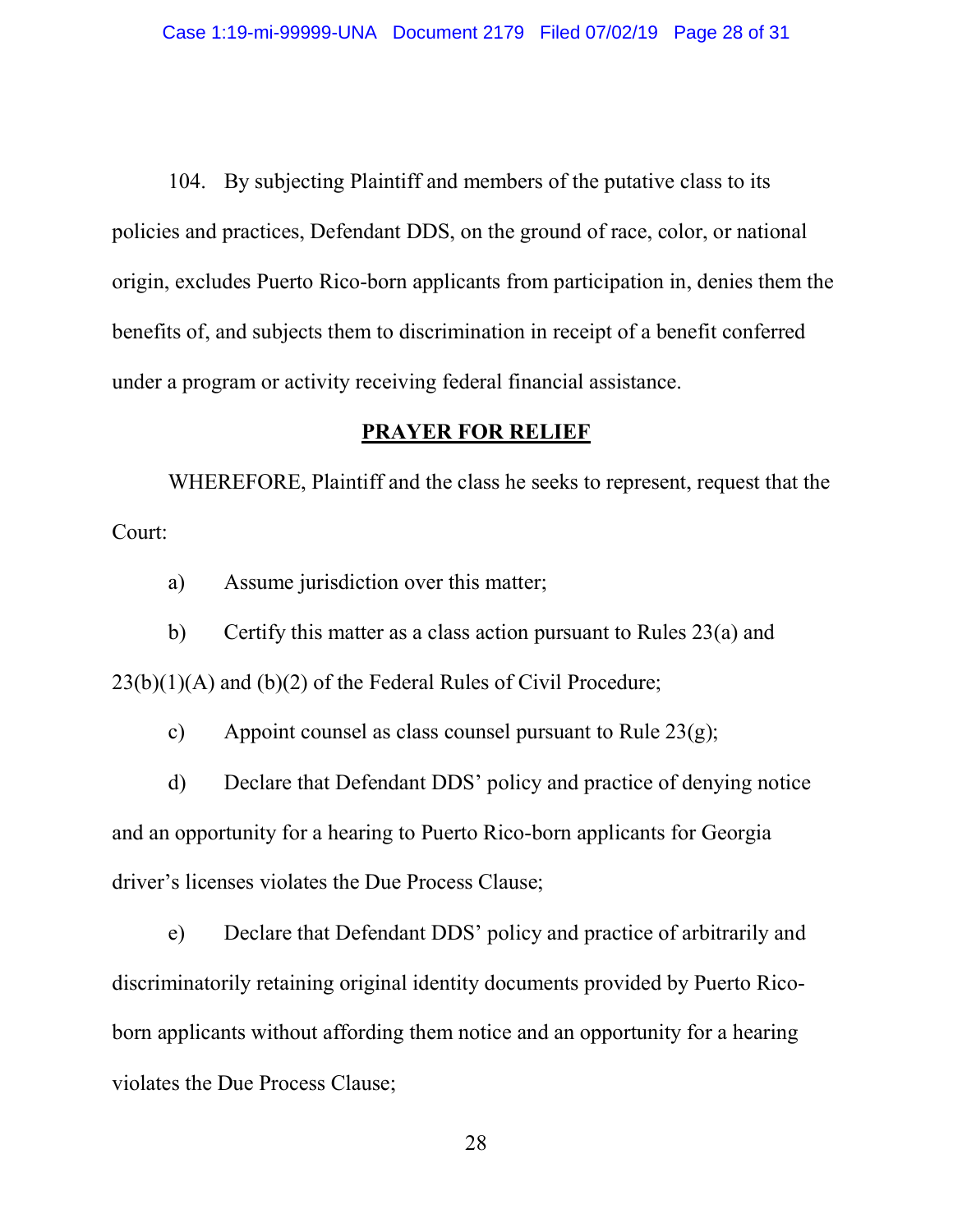f) Declare that Defendant Woo's actions in arbitrarily and discriminatorily retaining Plaintiff's valid Puerto Rico driver's license and original identity documents without affording him notice and an opportunity for a hearing violates the Due Process Clause and caused Plaintiff compensable injury;

 g) Declare that Defendant DDS' policies and practices of often failing to issue driver's licenses to holders of valid Puerto Rico driver's licenses, of denying notice and an opportunity for a hearing, and of arbitrarily and discriminatorily retaining original identity documents provided by Puerto Rico-born applicants constitute, on account of race, color, ethnicity, national origin, or ancestry, a denial of equal protection of the laws in violation of the Equal Protection Clause;

 h) Declare that Defendant DDS' policies and practices of failing to exchange valid Puerto Rico driver's licenses, of denying notice and an opportunity for a hearing, and of arbitrarily and discriminatorily retaining original identity documents provided by Puerto Rico-born applicants abridge rights conferred under the Privileges and Immunities Clause;

 i) Declare that Defendant DDS' policies and practices of often failing to issue driver's licenses to Puerto Rico-born applicants meeting the requirements of the REAL ID Act, of denying notice and an opportunity for a hearing, and of arbitrarily and discriminatorily retaining original identity documents submitted by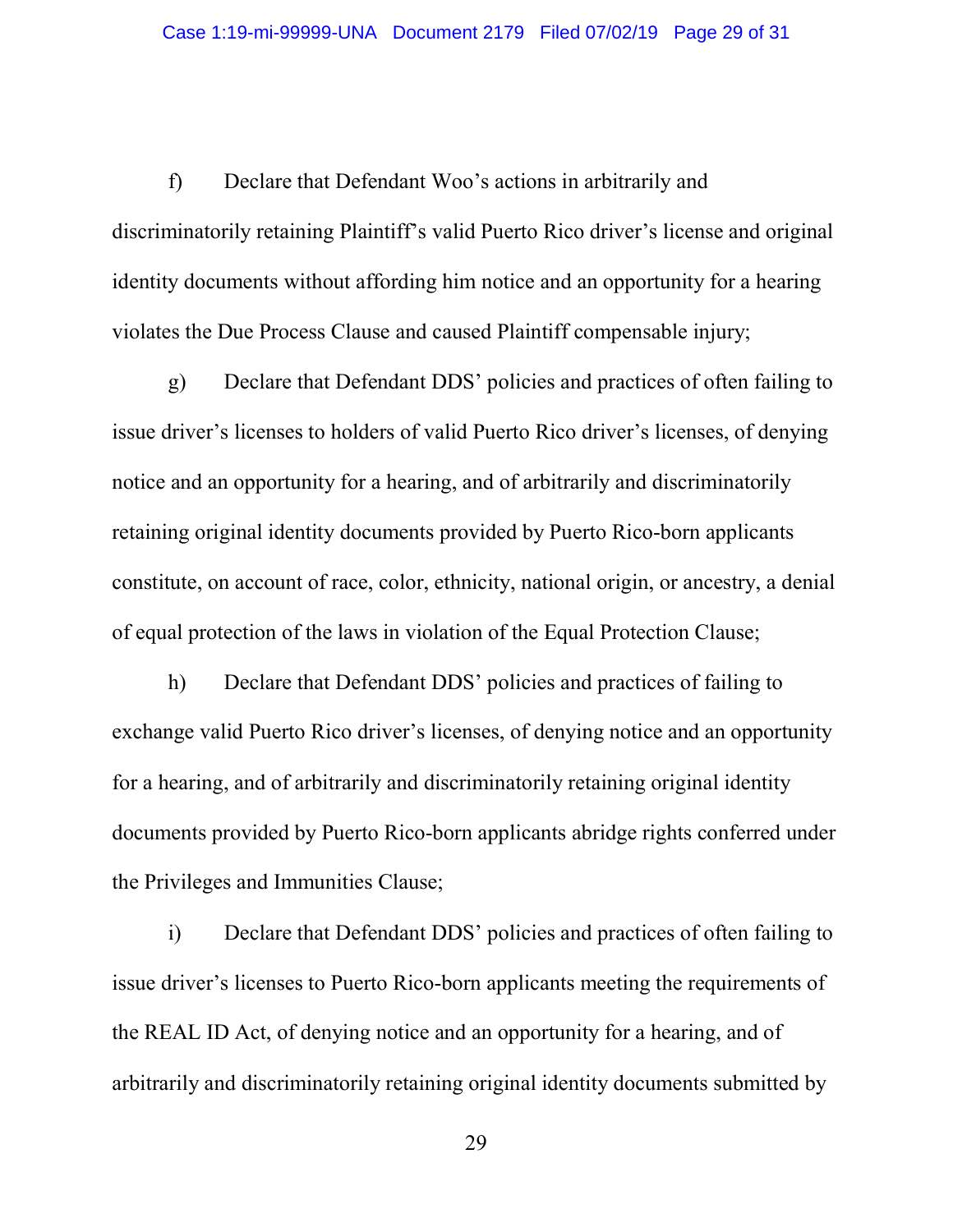these applicants exclude them from participation in, deny them the benefits of, and subject them to discrimination on the ground of race, color, or national origin in violation of Title VI of the Civil Rights Act of 1964;

 j) Issue a preliminary injunction, later to be made permanent, requiring that Defendant DDS (i) provide notice and an opportunity for a hearing to Puerto Rico-born applicants for Georgia driver's licenses; (ii) issue driver's licenses to holders of valid Puerto Rico driver's licenses; (iii) return forthwith original identity documents provided by Puerto Rico-born applicants; and (iv) cease discriminating on account of race, color, ethnicity, national origin or ancestry against Puerto Ricoborn applicants;

 k) Grant Plaintiff and the putative class their reasonable costs of suit, reasonable attorney's fees, and any other expenses pursuant to 42 U.S.C. § 1988, 28 U.S.C. § 1920, and as otherwise permitted by law;

 l) Issue a preliminary injunction, later to be made permanent, restraining Defendant Woo from arbitrarily and discriminatorily retaining Plaintiff's valid Puerto Rico driver's license and original identity documents without due process of law;

 m) Grant Plaintiff actual damages for injury caused by the deprivation of his constitutional rights resulting from Defendant Woo's unlawful actions; and